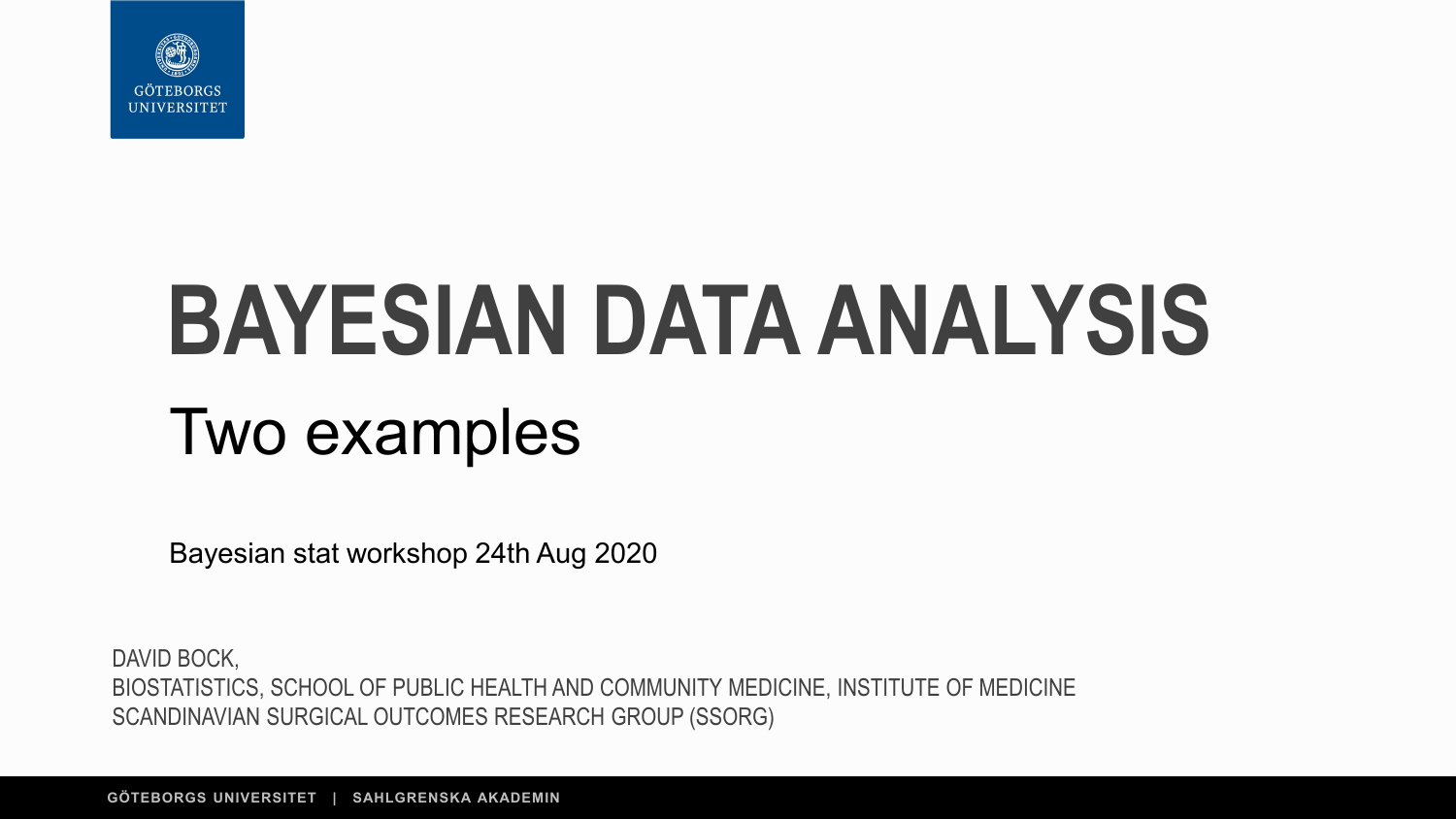#### **Aim**

- Give a reminder of basic concepts of bayesian thinking
- Illustrate two simple situations where bayesian strategies are reasonable
	- Sequential learning
	- Clustered data

• Prerequisites: Basic knowledge of statistics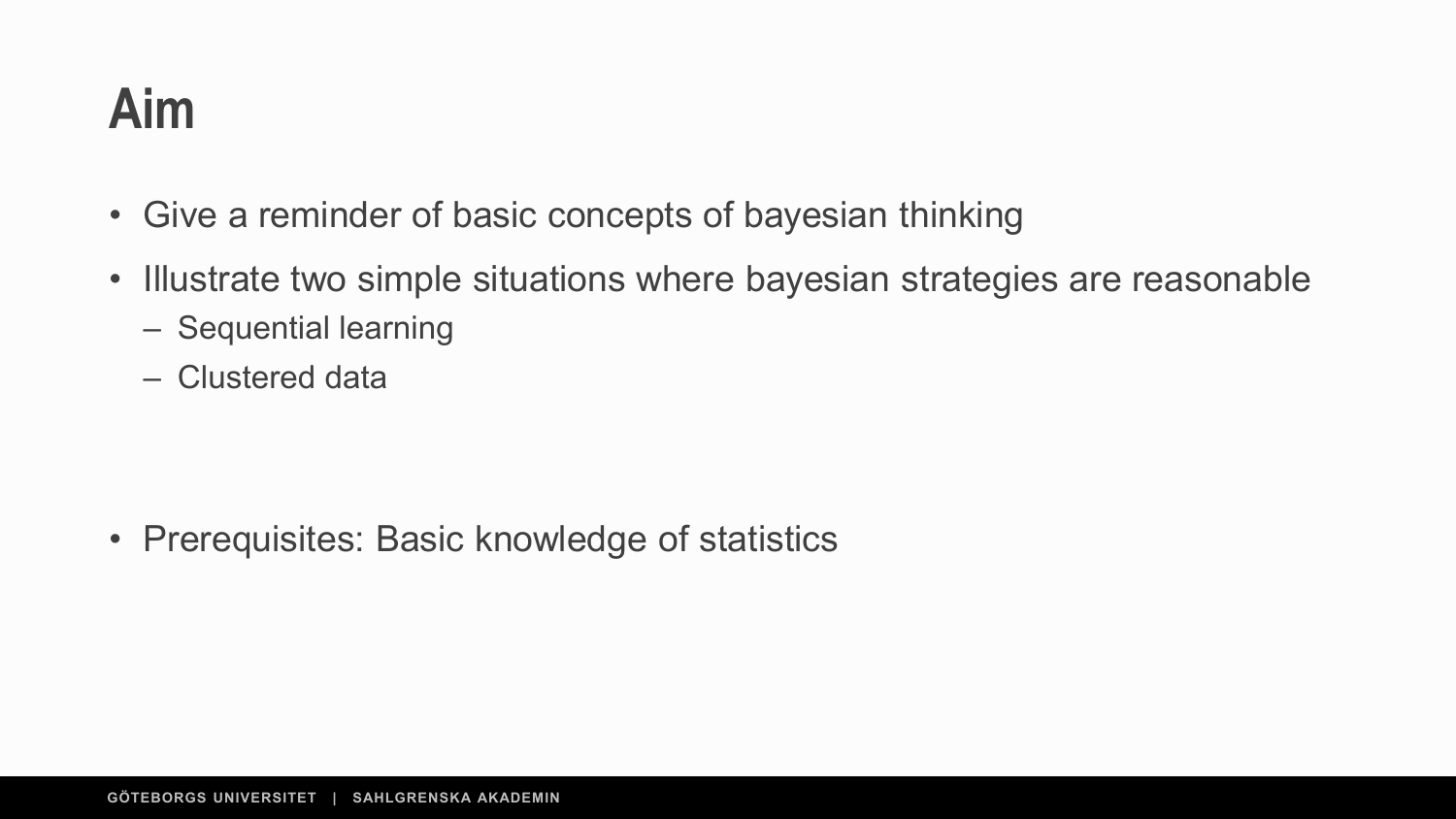# **Bayesian vs frequentist approaches (simplified view) Bayesian Frequentist**

#### **Probability**

- Reflecting degree of belief Explaining behaviour in
	- hypothetical repetitions under the same conditions

#### **Inference**

- $P(A|B) =$  $P(A)P(B|A)$  $P(B)$
- Use Bayes formula Use methods that works well "in the long run"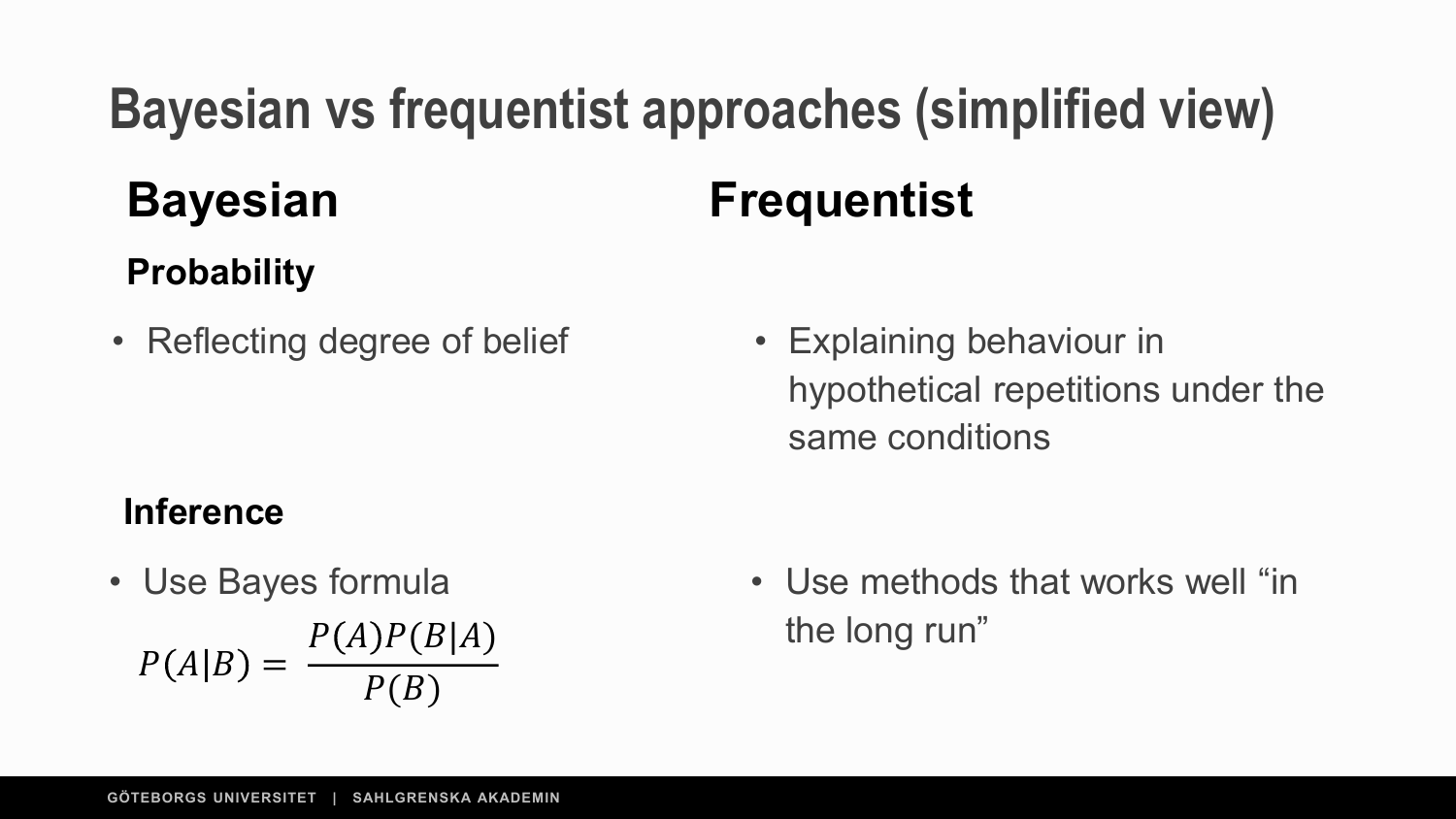#### **Inference based on bayes formula**

- Population parameter of interest:  $\theta$
- Prior probability reflecting degree of belief about  $\theta$ :  $P(\theta)$
- Data (likelihood):  $P(X|\theta)$
- Posterior distribution:  $P(\theta|X) =$  $P(\theta)P(X|\theta)$  $P(X)$
- Posterior ∝ Prior \* data
- Inference takes the form of updating priors to yield posteriors

$$
Belief + data \longrightarrow New belief
$$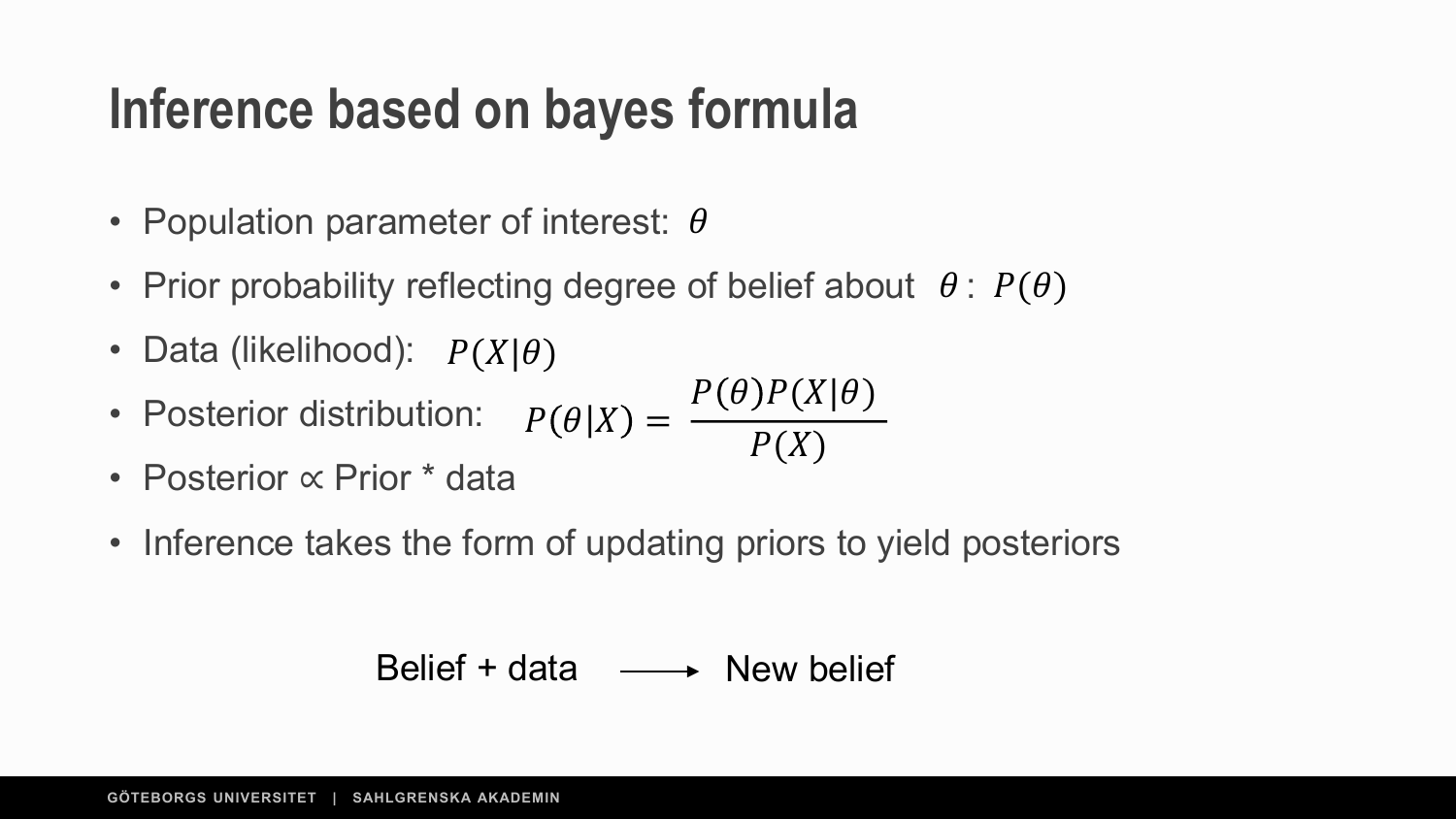#### **Learning from data**

- Inference takes the form of updating priors to yield posteriors
- Bayesian updating
- Old posterior becomes our new prior  $P(\theta|X_1)$
- New data  $X_2$

• New posterior 
$$
P(\theta|X_1, X_2) = \frac{P(\theta|X_1)P(X_2|\theta)}{P(X_2)}
$$

Belief + data  $\longrightarrow$  New belief  $\longrightarrow$  Newer data  $\longrightarrow$  Even newer belief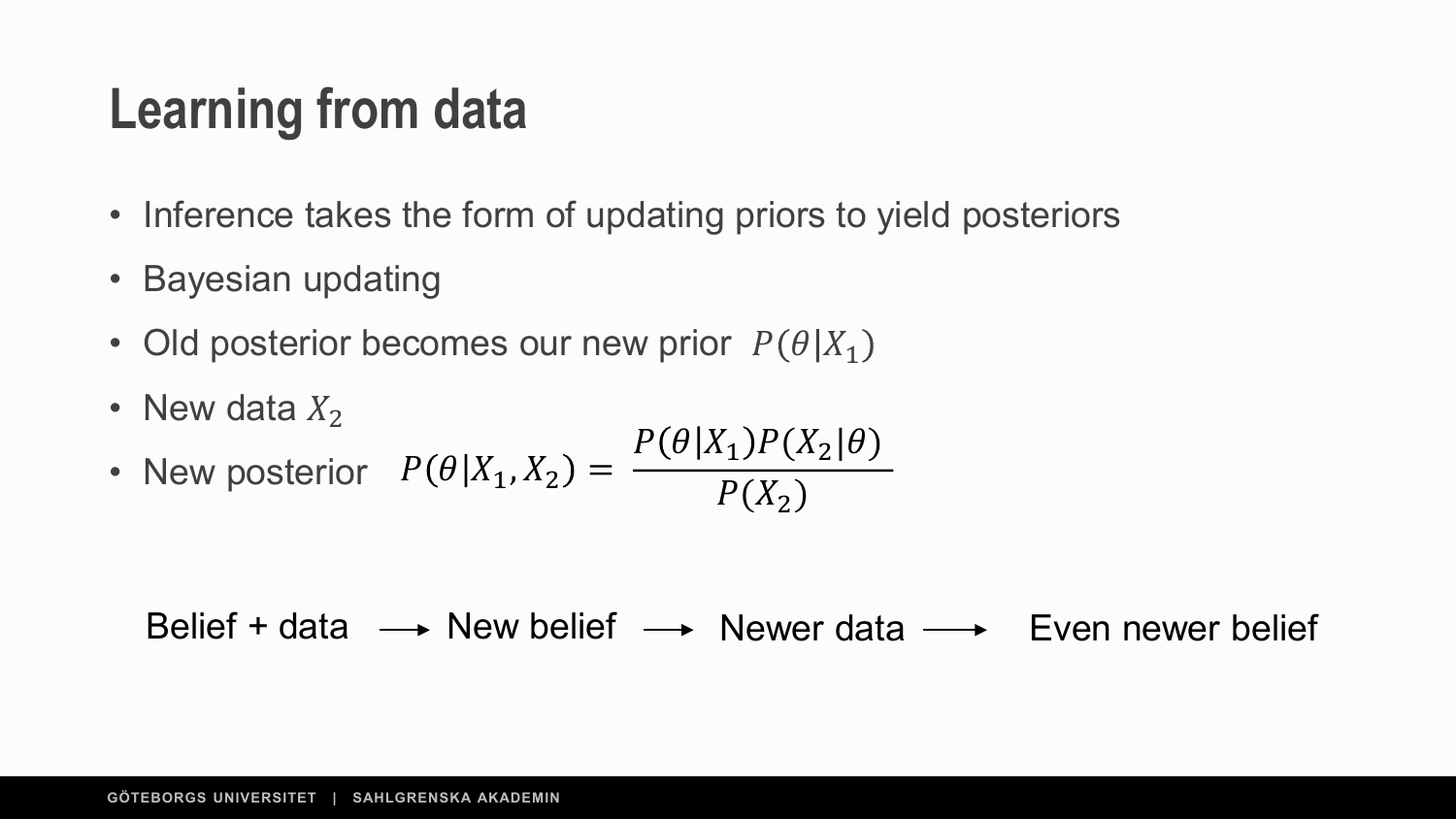### **Globe tossing example\***

- You have a globe representing our planet, the Earth.
- How much of the surface is covered in water?
- Toss the globe up in the air.



- When you catch it, you will record whether or not the surface under your right index finger is water or land.
- Repeat the procedure

\* Example taken from McElreath, R: Statistical Rethinking (2020), see <https://xcelab.net/rm/statistical-rethinking/> See also <https://bookdown.org/content/3890/>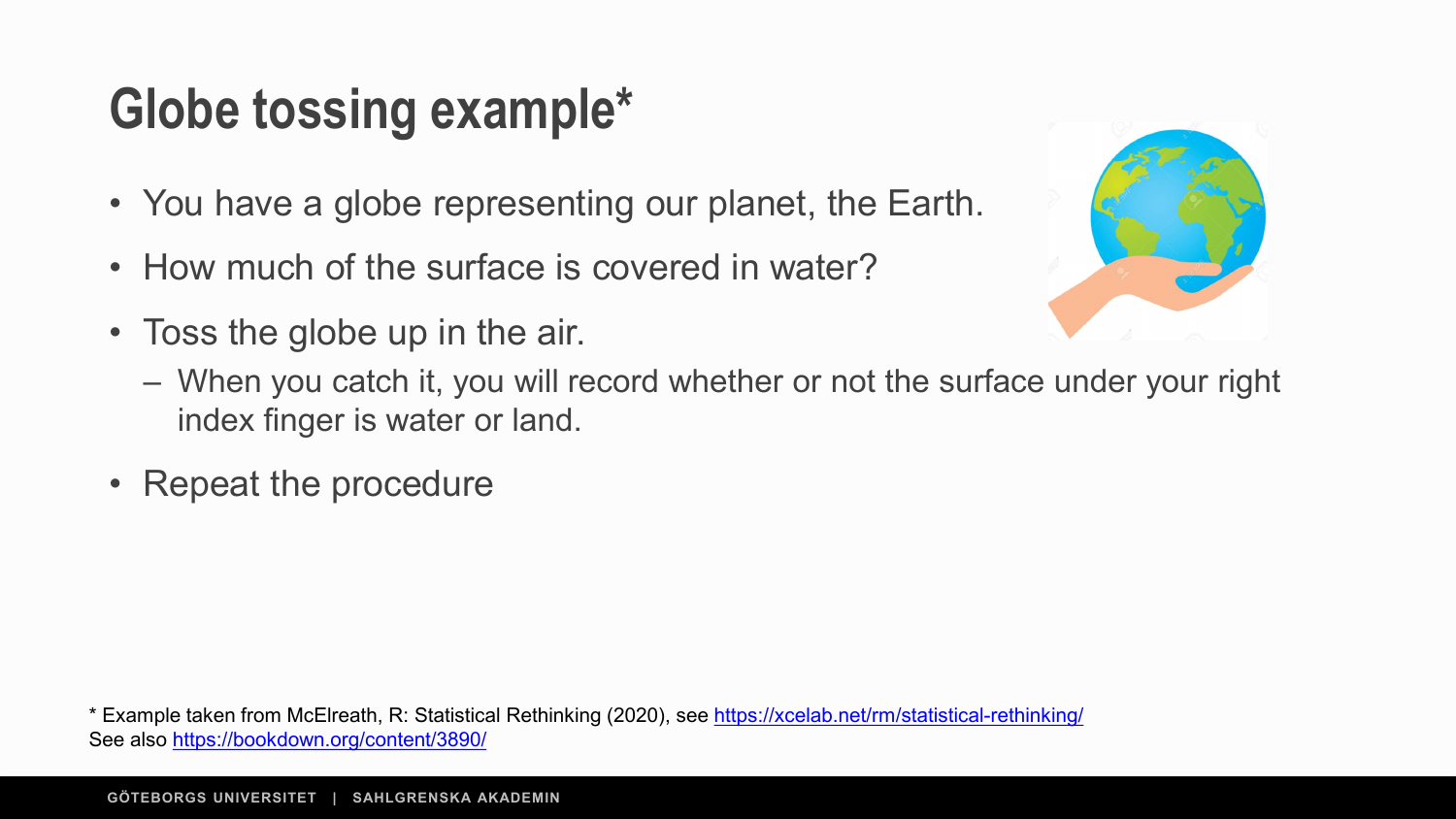#### **Globe tossing example**

- How to learn how much of the surface is covered in water by tossing the globe?
- Specify framework for learning
	- (1) The true proportion of water covering the globe is *p*.
		- Any p between 0 and 1 initially equally plausible
	- (2) A single toss of the globe has a probability *p* of producing a water (W) observation and 1 *− p* of producing a land (L) observation.
	- (3) Each toss of the globe is independent of the others.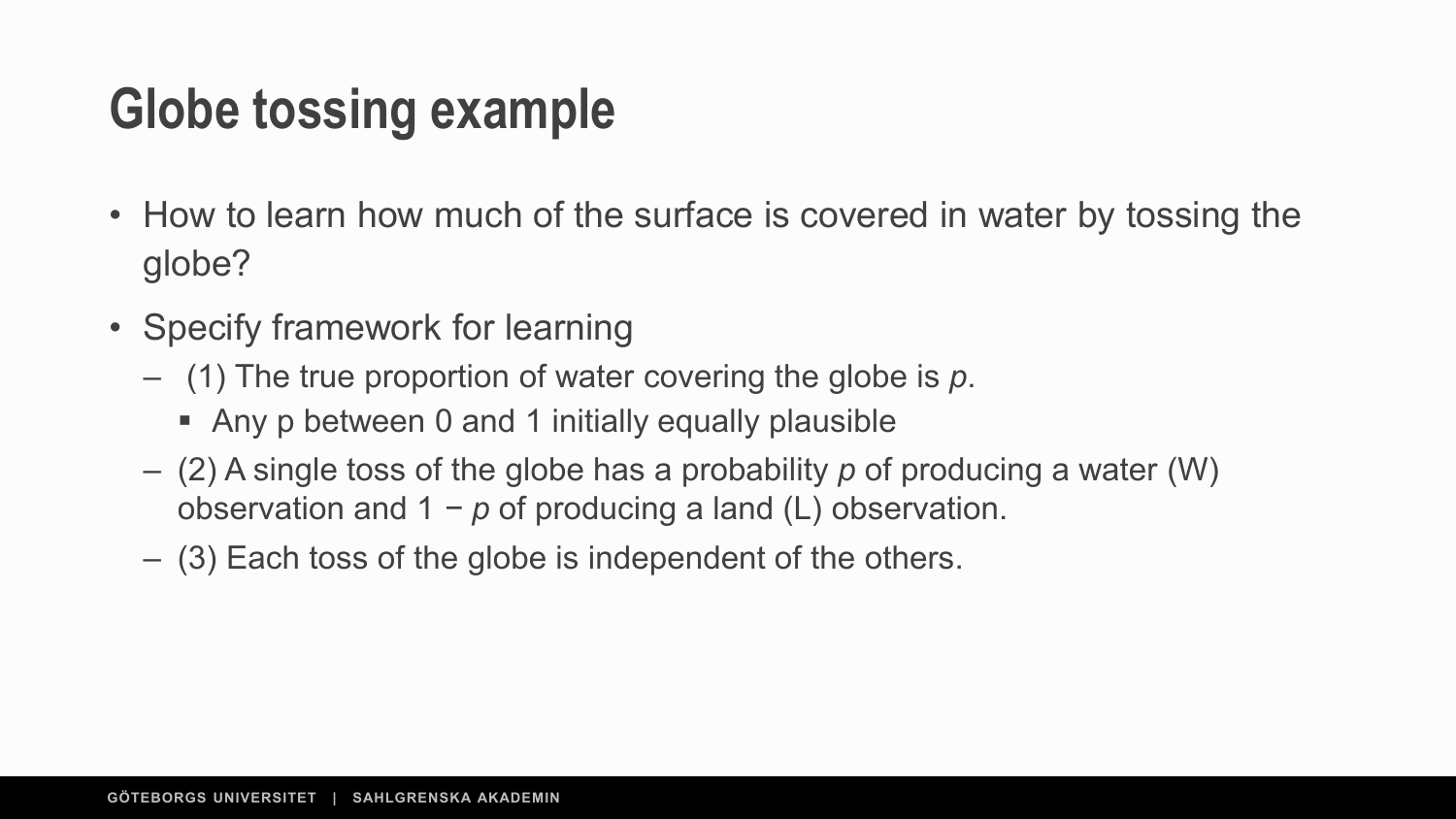### **Bayesian updating**

- Round 1
	- Any p between 0 and 1 initially equally plausible
	- Toss the globe and register the outcome
	- Update your belief about *p* by means of bayes formula
- Round 2

Prior Likelihood  $P(X_2|p)$ **Posterior**  $P(p|X_1)$  $P(p|X_1, X_2)$ 

 $\cdot$  Etc. etc  $\dots$ 

Prior Likelihood  $P(X_1|p)$  $P(p)$ Posterior  $P(p|X_1)$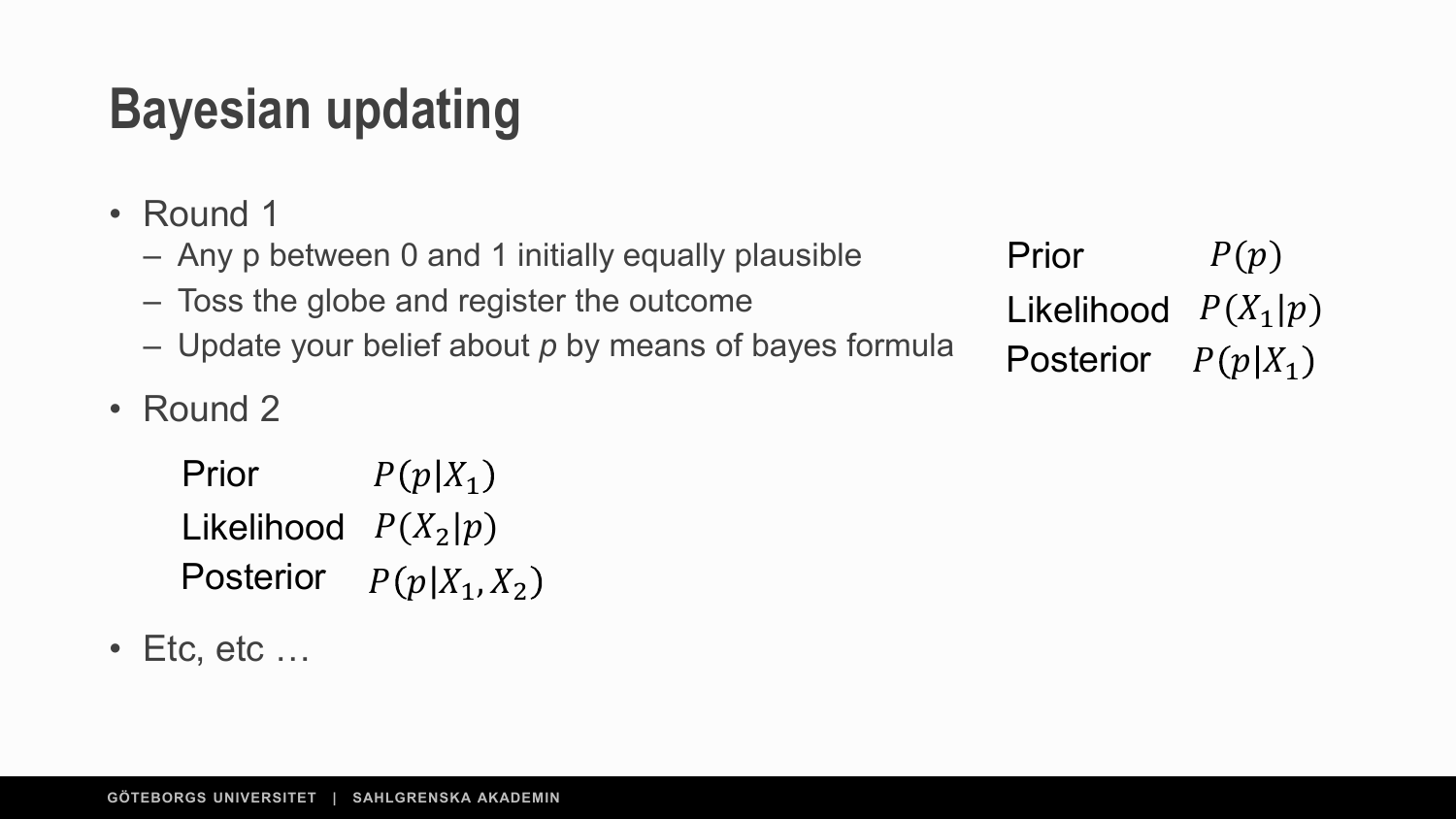

#### **GÖTEBORGS UNIVERSITET | SAHLGRENSKA AKADEMIN**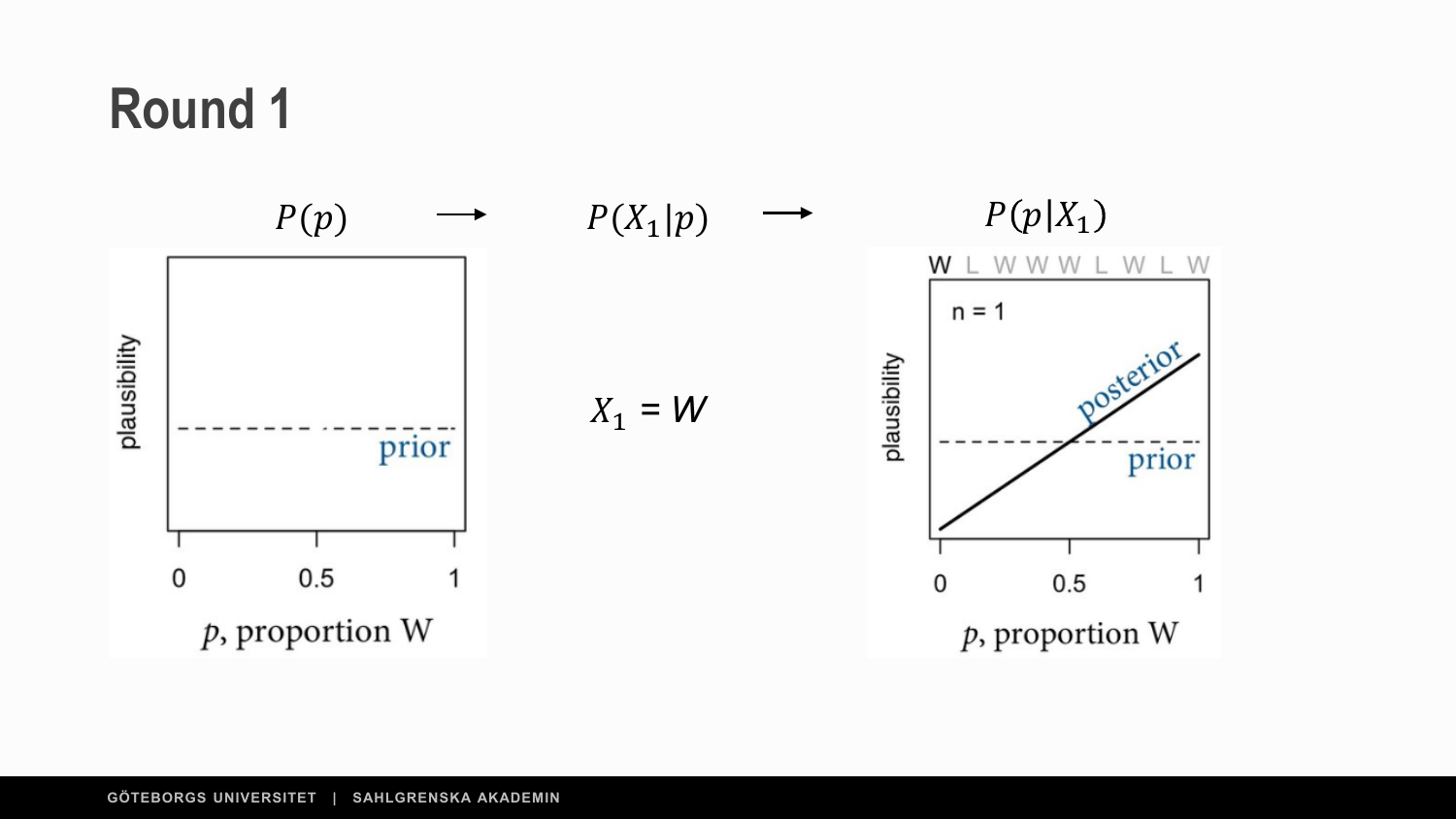**Round 2, 3, …**



#### **N Posterior mode**

- 1:  $p = 1$ <br>2:  $p = 0$ 2:  $p = 0.49$ <br>3:  $p = 0.67$  $p = 0.67$
- 9:  $p = 0.67$

#### **Truth:**

..

Approx 71% of earth is water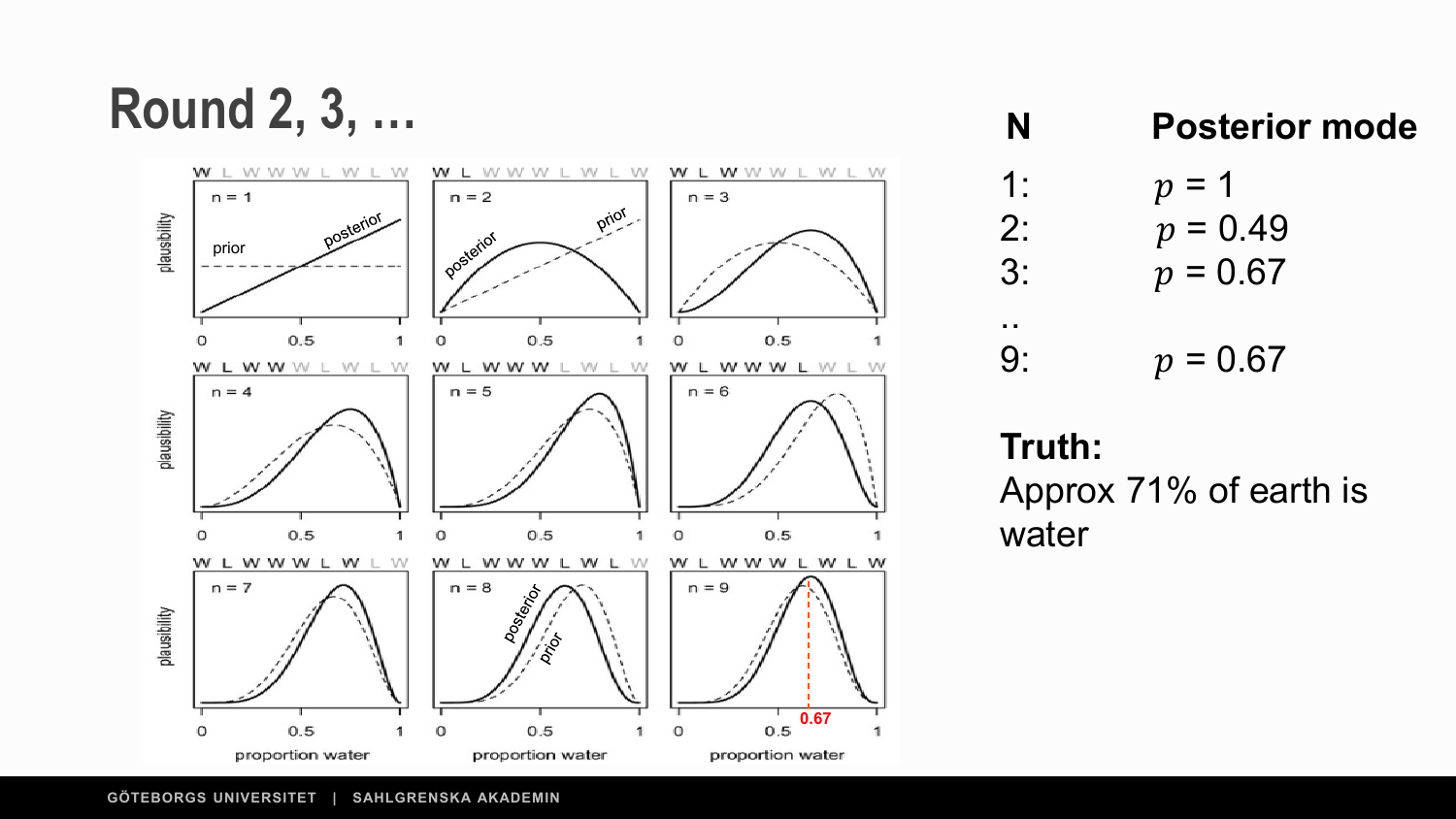#### **Does the order of tossing matter?**

• Given the same framework and data:

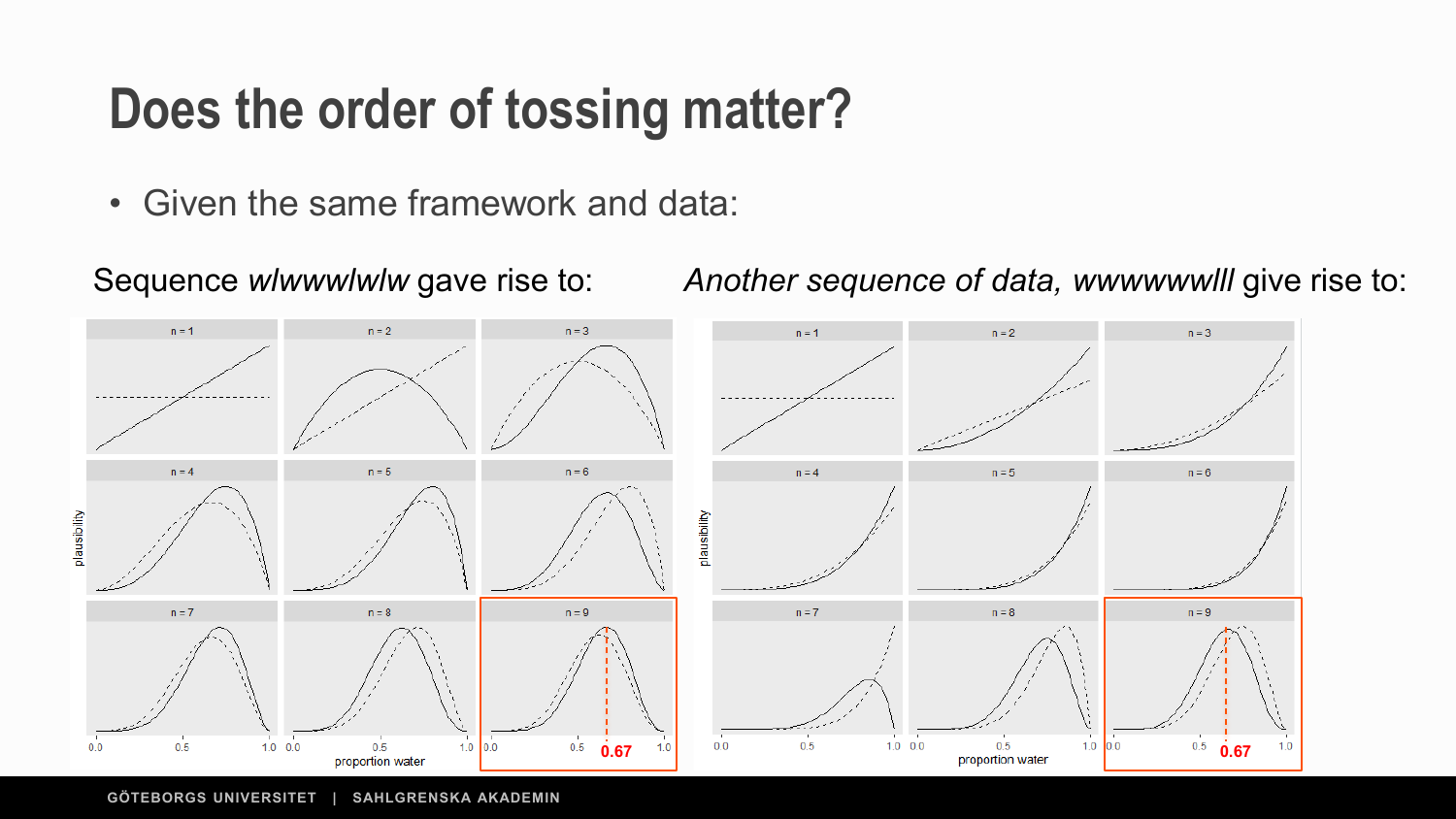#### **Can we do everything once when n=9?**

- Do we need to update after every toss?
- Given the same framework and data:
	- Any value of p equally plausible
	- Observe 6 W and 3 L
	- Some values of p are more plausible



| Prior            | P(p)                                |
|------------------|-------------------------------------|
| Likelihood       | $P(6 \text{ W and } 3 \text{ L} p)$ |
| <b>Posterior</b> | $P(p 6$ W and 3 L)                  |

The value of *p* that maximize posterior distribution  $P(p|X)$  will be the same as the value that maximize the likelihood function  $P(6 \text{ W and } 3 \text{ L}|p)$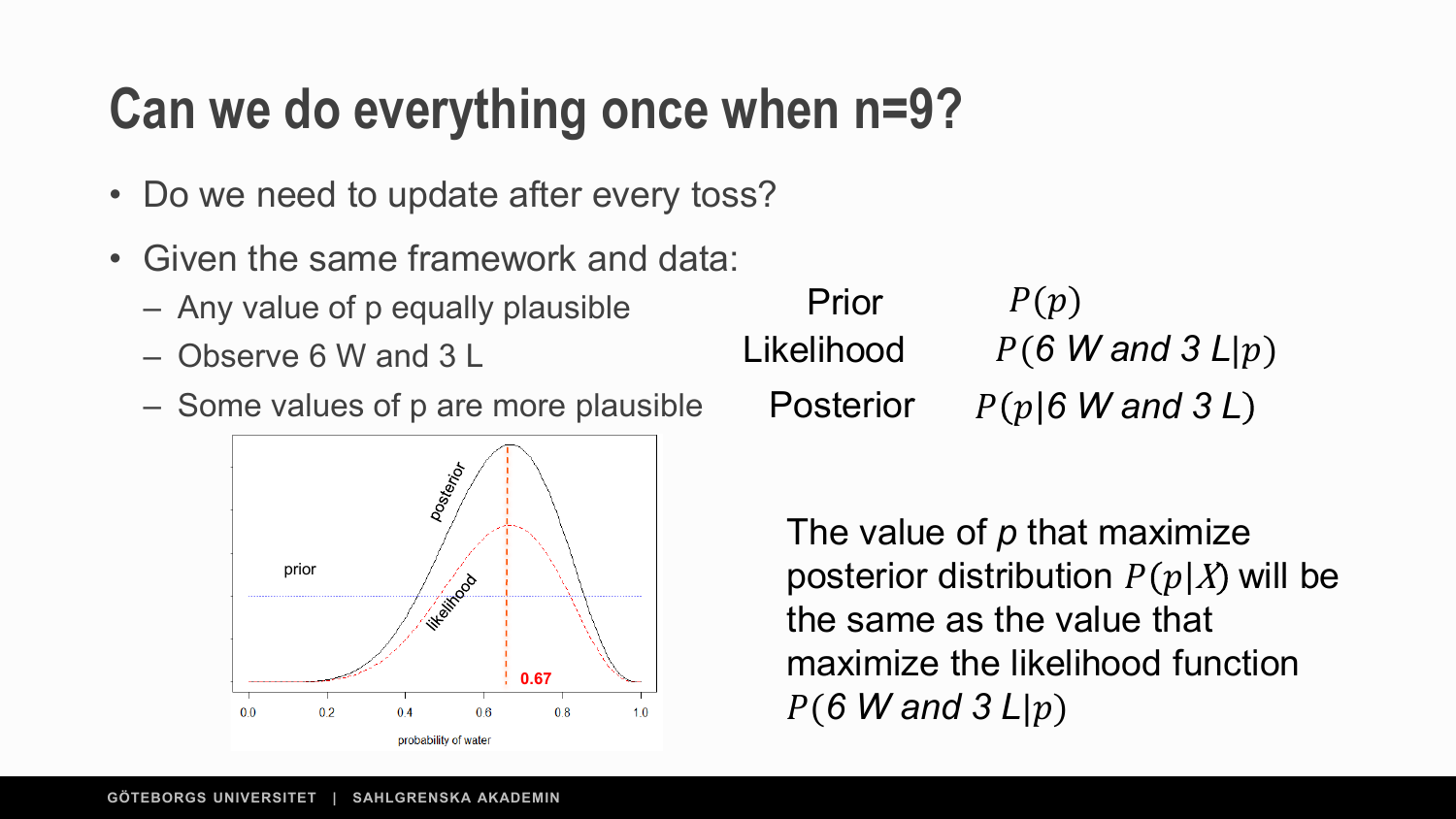#### **My belief about proportion of water on earth\***

- Lets say I´ve read too many science fiction books about other planets where 30% of surface is water (*p = 0.3).* 
	- Hence, I believe earth has 10-50% of surface under water
	- I observe 6 W and 3 L



\* Inspired by <https://staff.math.su.se/hoehle/blog/2017/06/22/interpretcis.html>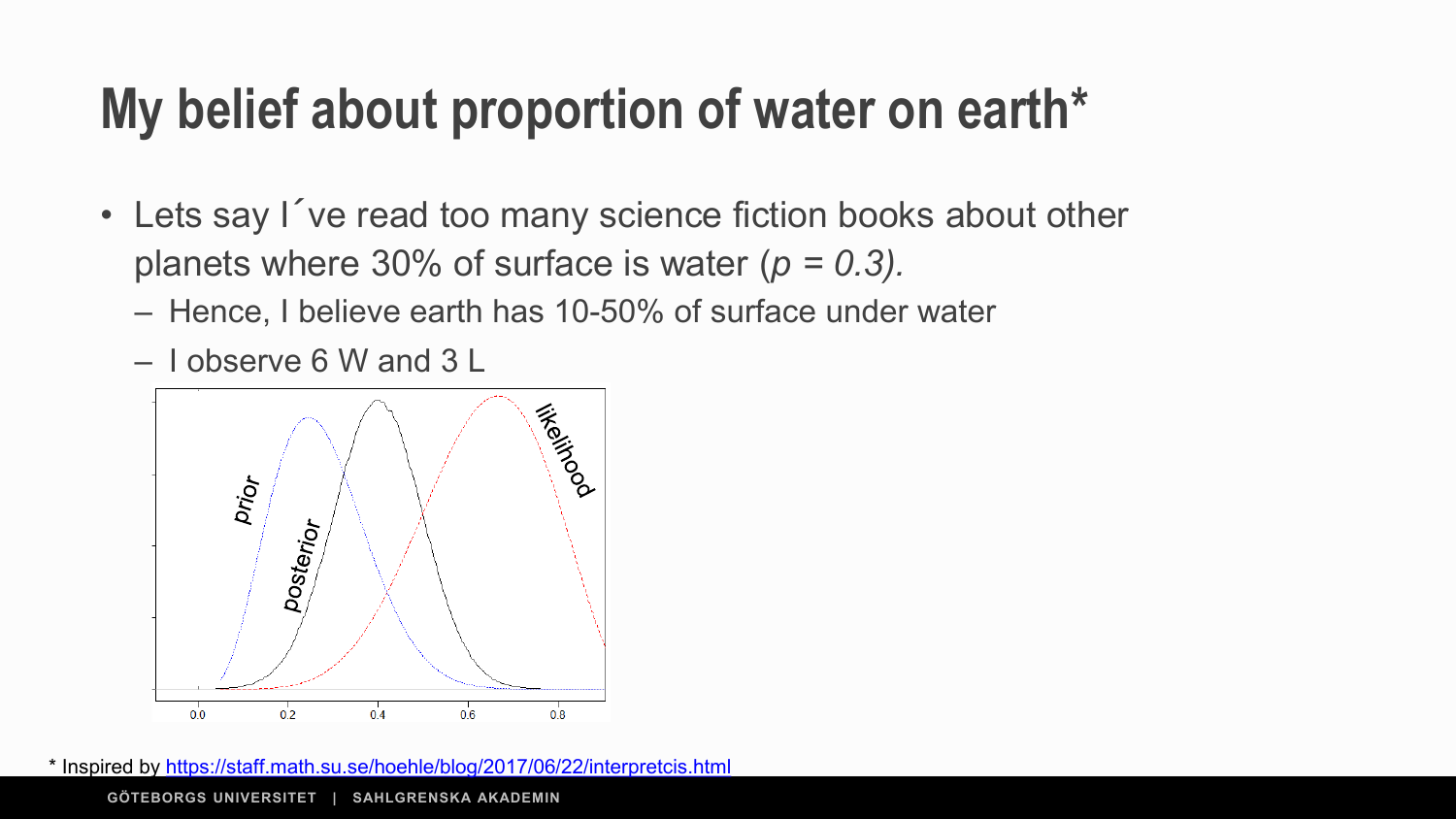#### **My belief about proportion of water on earth**

- Let´s say I continue to toss the globe a total of 100 times.
	- I observe 66 W and 34 L

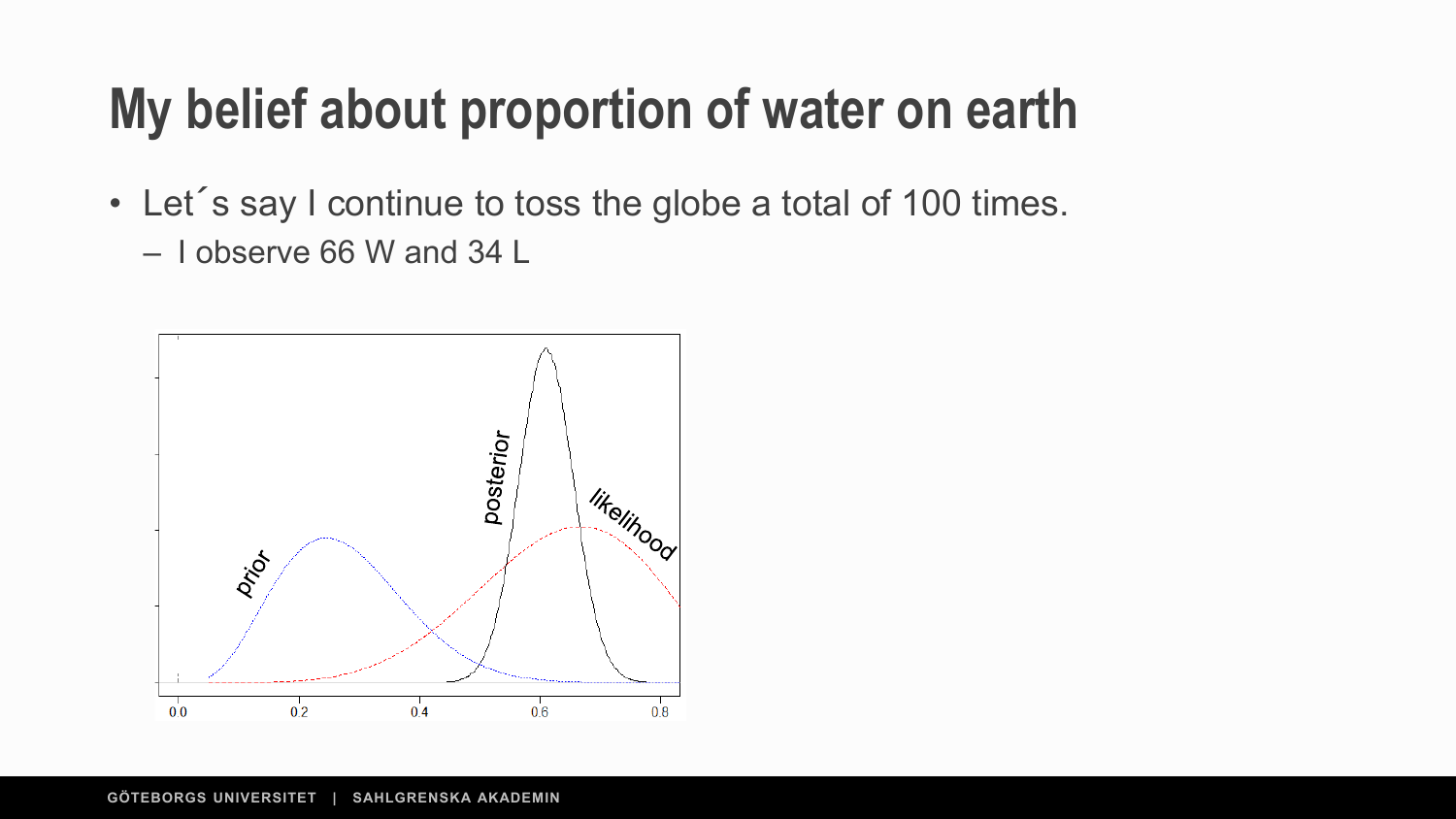### **Hospital example\***

- **Simulated data**: 60 hospitals. Each hospital has a varying number of patients undergoing a certain type of surgery. Some of these patients experience a serious post-operative complication
- Estimate the prevalence of post-operative complication
	- Per hospital and overall



\* Example taken from (but converted to a clinical setting) McElreath, R: Statistical Rethinking (2020), see <https://xcelab.net/rm/statistical-rethinking/> See also <https://bookdown.org/content/3890/>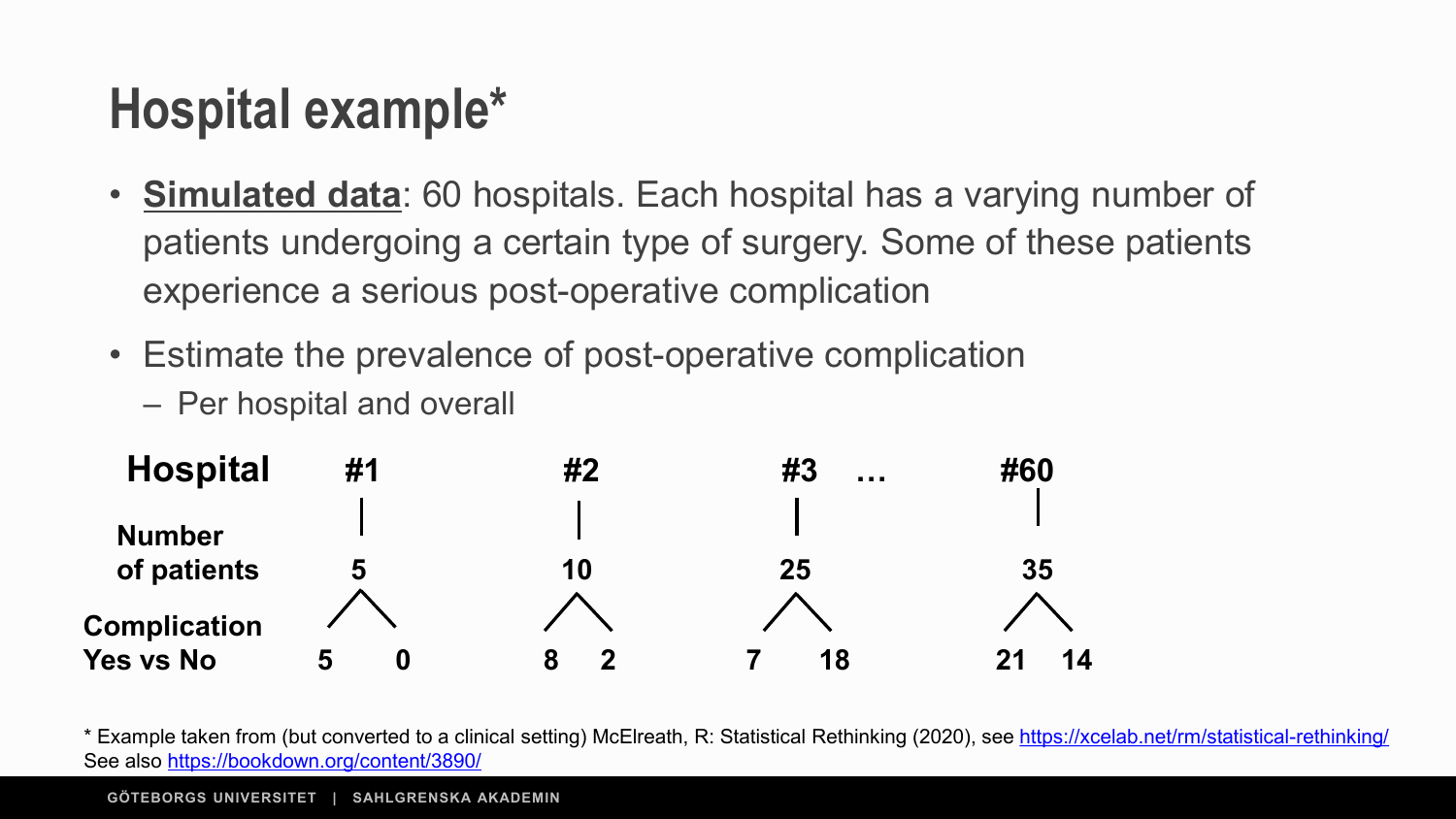#### **Hospital example**

- Number of complications (*C*) in each hospital has a binomial distribution
	- $C_i \sim Bin(p_i, N_i), i = 1, 2, ..., 60$

*p =* overall background prevalence of complication

| $\boldsymbol{p}_1$ | $J_2$ | $\cdots$ | $\boldsymbol{p}_{59}$ | $\boldsymbol{p_{60}}$ |
|--------------------|-------|----------|-----------------------|-----------------------|
|                    |       |          |                       |                       |
| $C_{1}$            | С,    | $\cdots$ | $\bm{c}_{59}$         | $\bm{c}_{\bm{60}}$    |

- Differences in *p* across hospitals (clustering)
- Arise from a common underlying prevalence *p*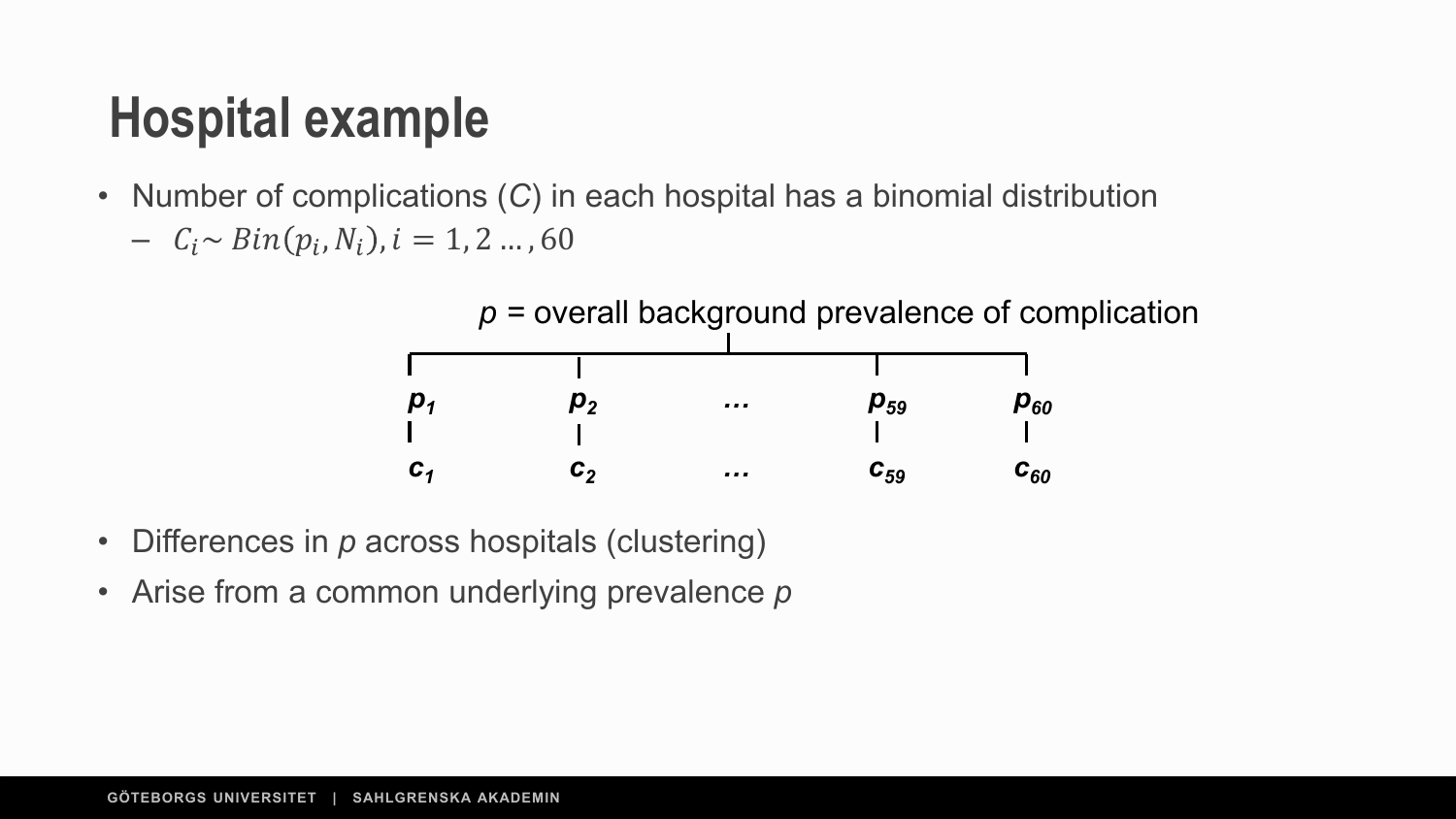#### **Multilevel models**

- Accounts for relationships between units and groups
- Accounts for how much information available in the units and groups
- Dynamically combine information across and within levels – Effects within/between levels are random and correlated

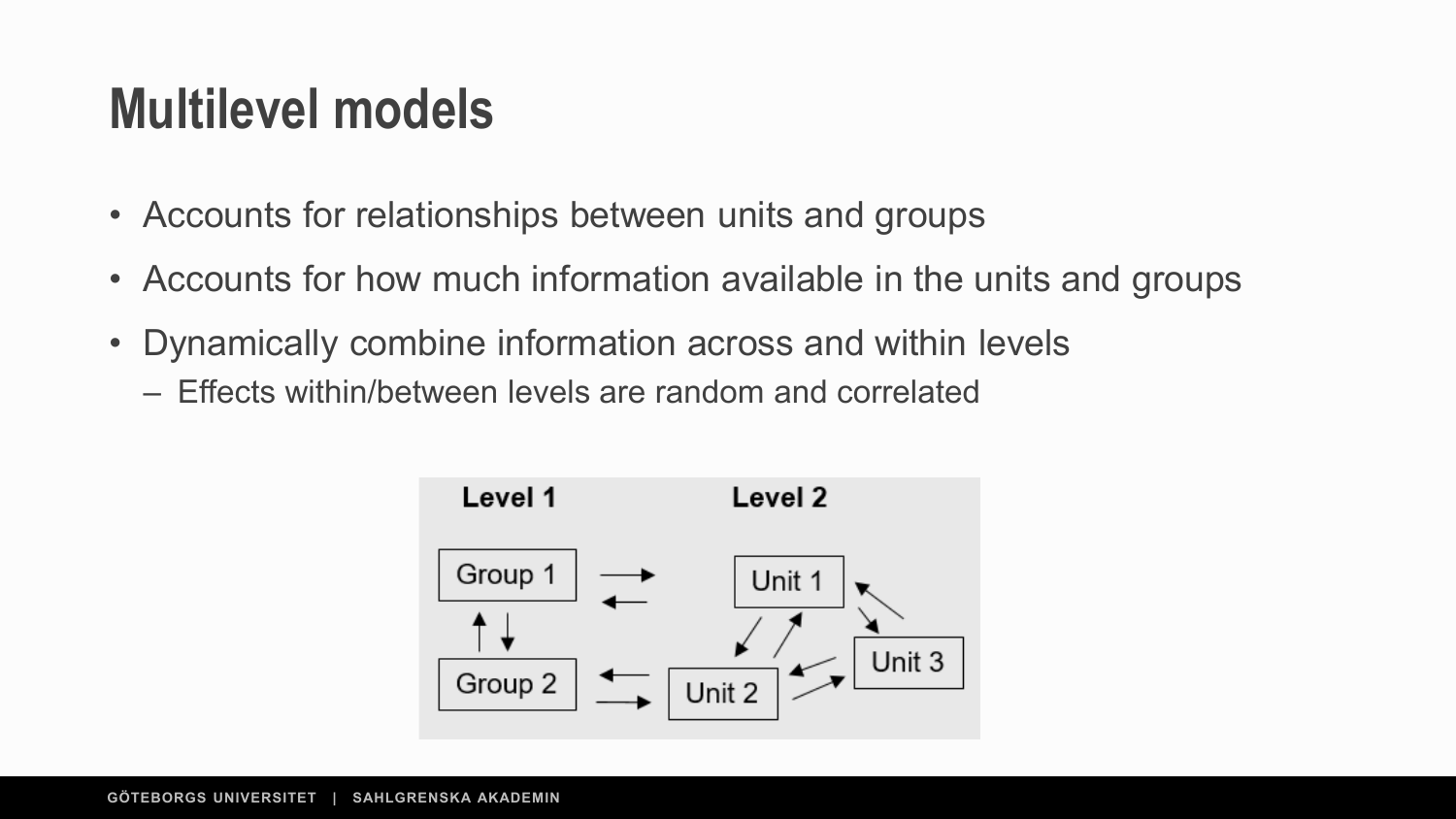#### **Multilevel models**

- Simplification of models may cause misspecifications
	- By ignoring the dependency structure in the data we incorrectly believe data contain more information than it does



If units are very similar (correlated) each additional unit will add less extra information compared to when uncorrelated

- Give rise to atomistic and ecological fallacies
	- Conclusions on units and group levels are confused and distorted

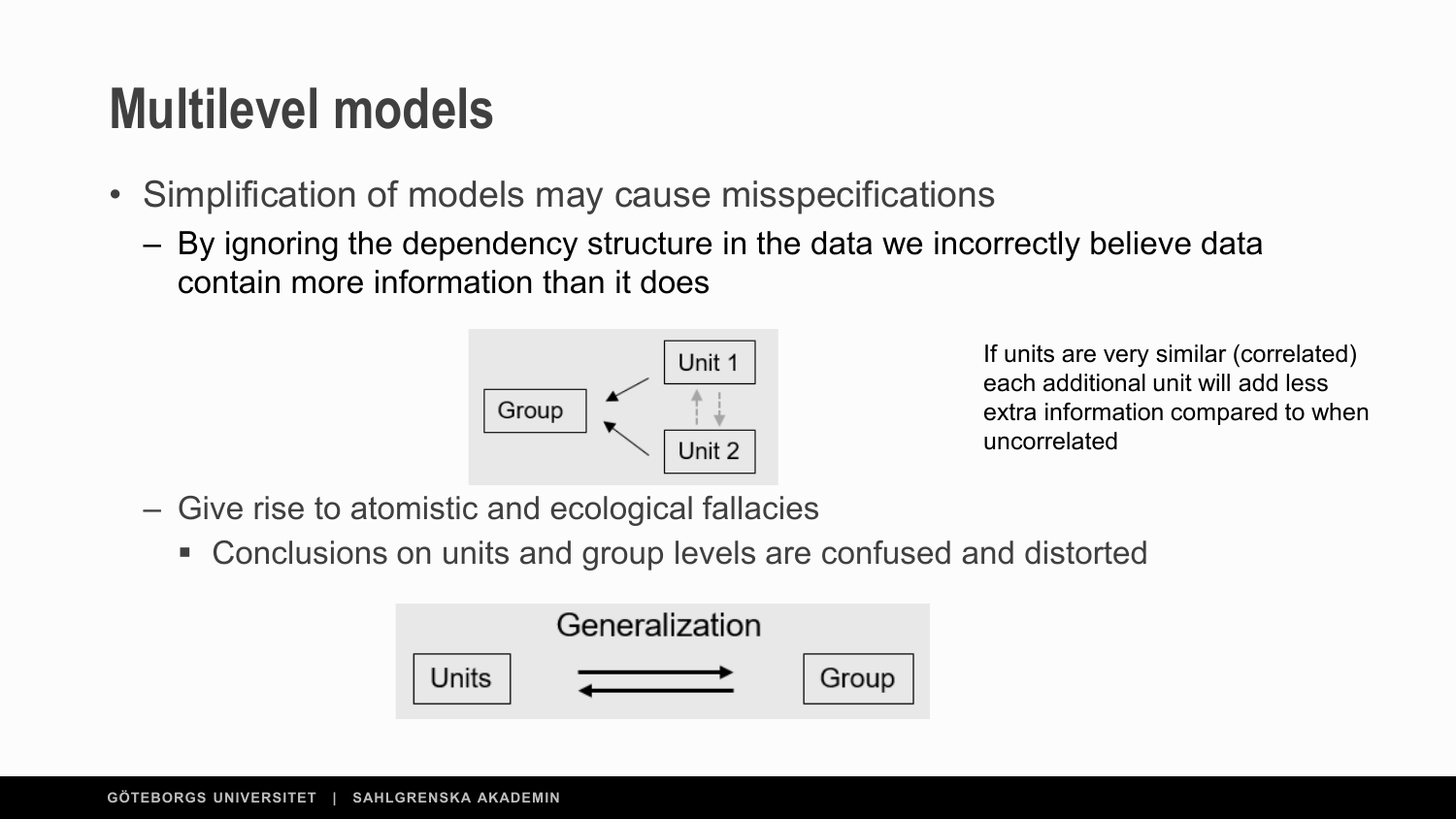#### **Multilevel models**

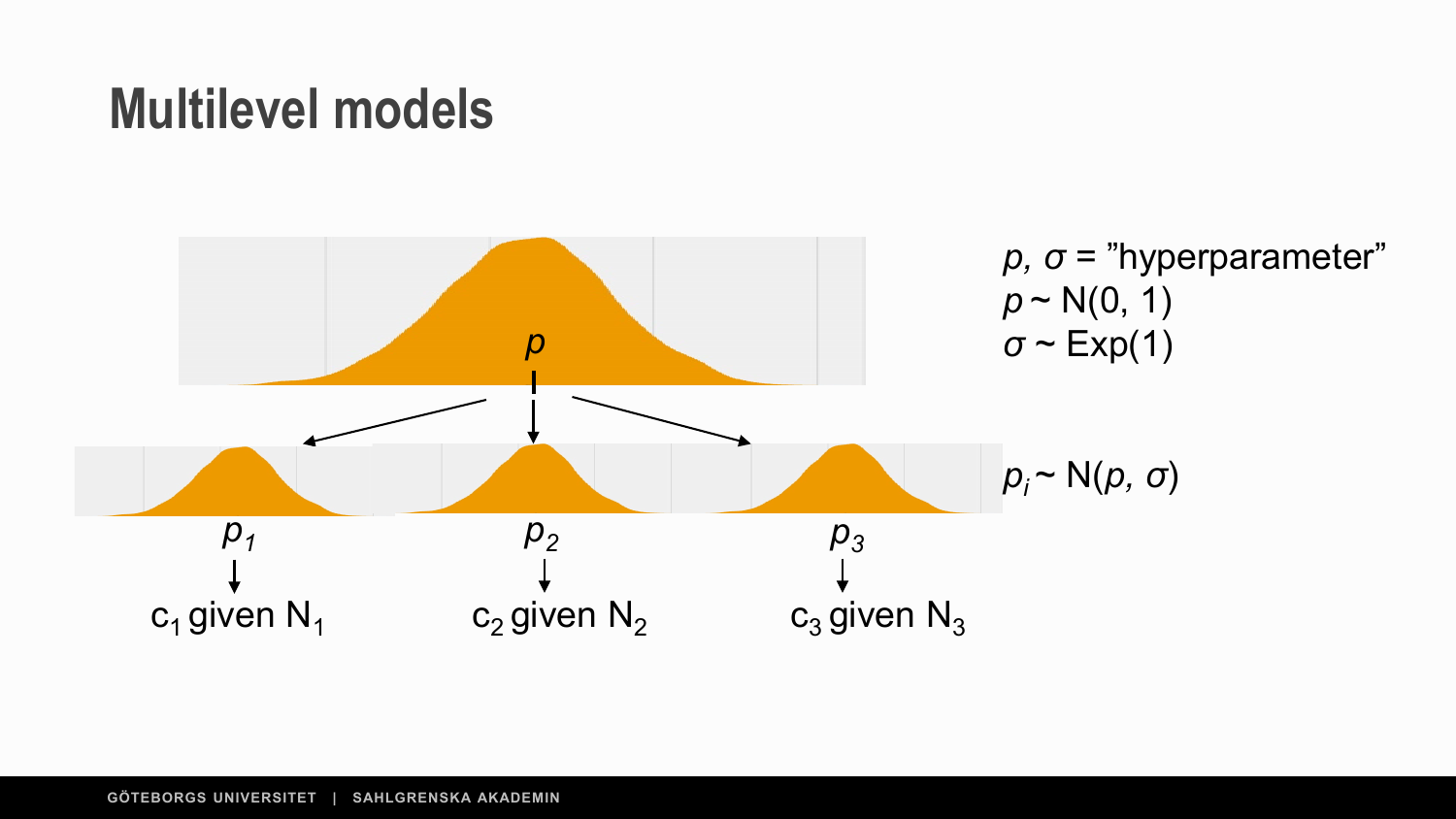## **Ignore multi-level structure (complete pooling)**

- $C_i \sim Bin(p_i, N_i), i = 1, 2 ..., 60$
- Logit $(p_i) = a$
- A single prior for all hospitals:
- $a \sim t(3, 0, 2.5)$
- Overall prevalence \*
	- $-p = 0.73$
	- (95% Credible interval: 0.70; 0.76)
- \* Same results given by:
- Frequentist logistic regression with single intercept
- $-\frac{1}{60}\sum_{i=1}^{60}\frac{C_i}{N_i}$  $N_i$



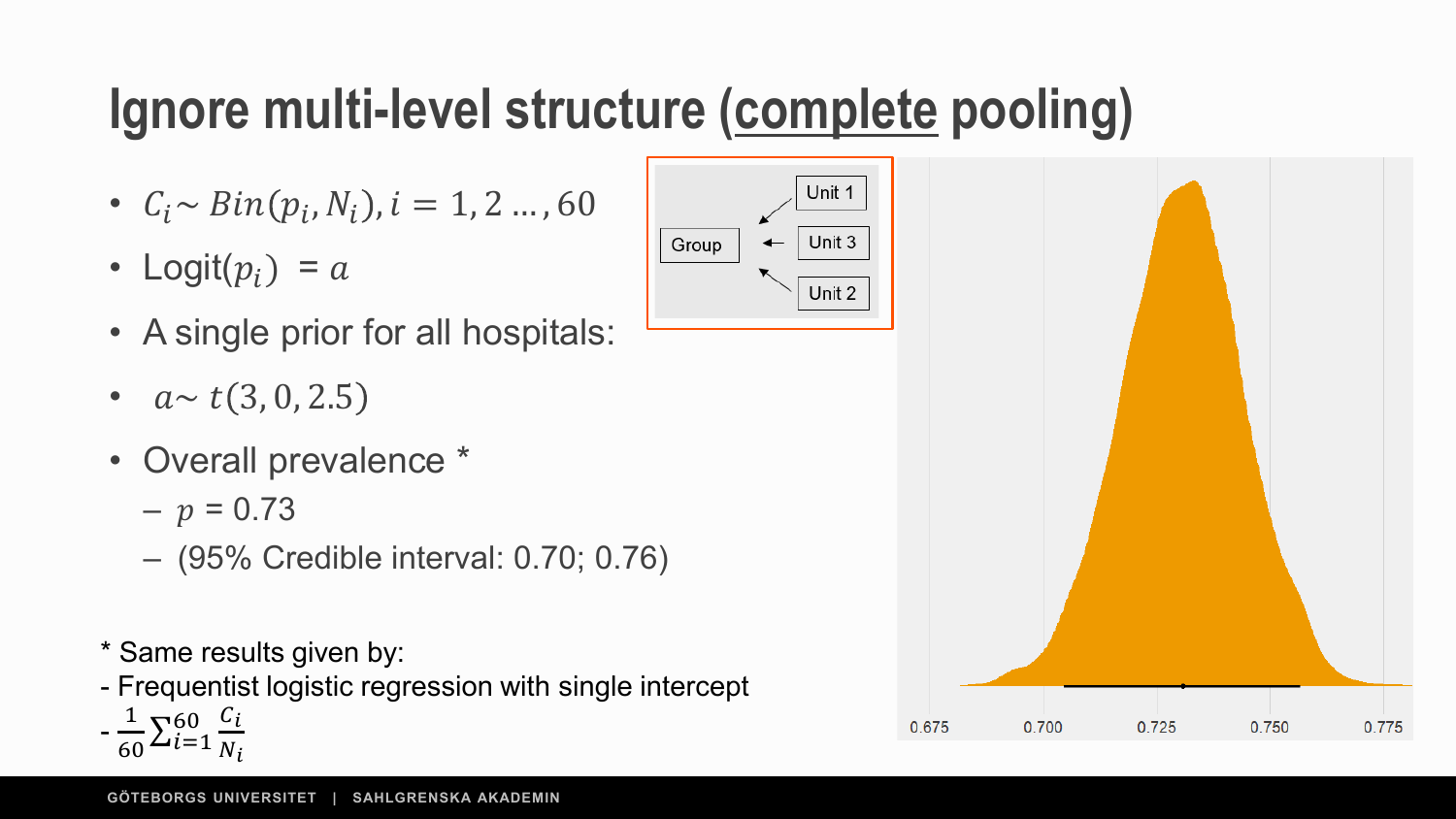#### Median posterior estimates & credible intervals

#### **Ignore multi-level structure (no pooling at all)**

Unit 1

Unit 3

Unit 2

- Estimate prevalence for each hospital
- $C_i \sim Bin(p_i, N_i), i = 1, 2 ..., 60$
- Logit $(p_i) = b_i$
- One prior for each hospital
- $b_i \sim N(0, 5)$ ,  $i = 1, 2, ..., 60$

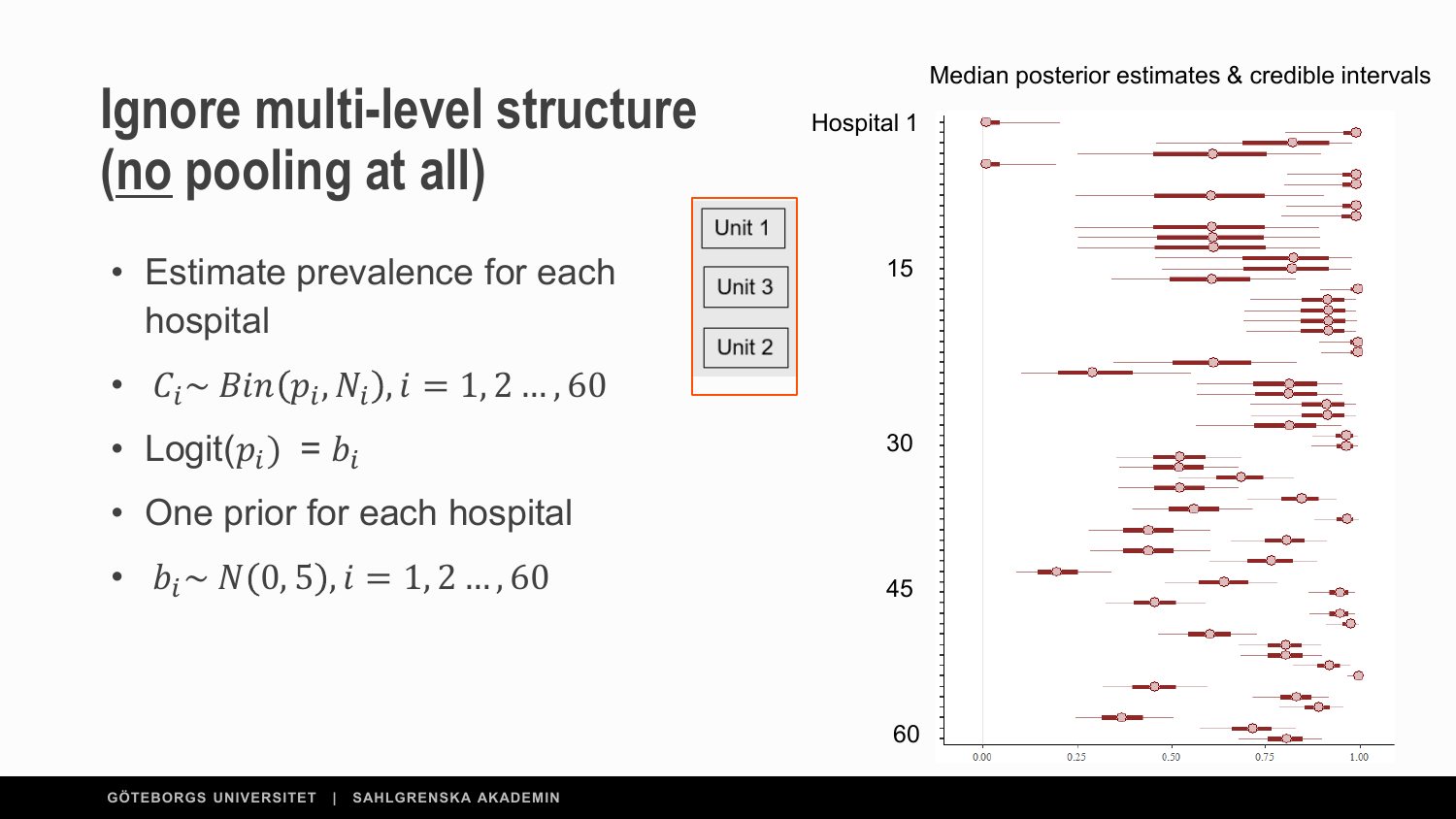### **Account for multi-level structure ("shrinkage")**

- Shrinkage
	- Dampen the effect of between-hospital variability
		- **Extreme values less influence**
	- Improve prediction (avoid overfitting)



– "Empirical bayes"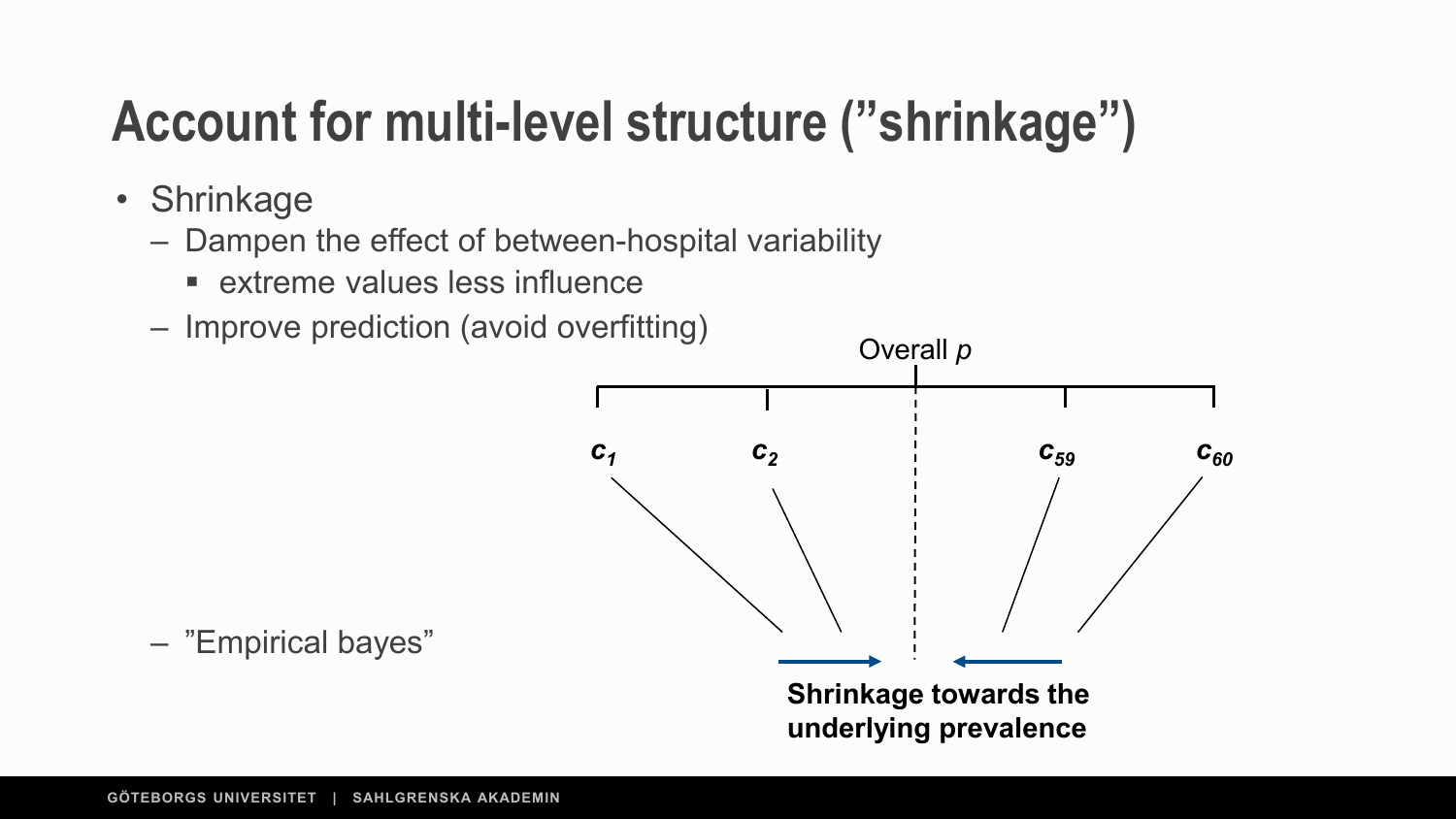

to predict

- Shrinkage
	- "regularization"
- Parsimonous model
- Enhanced external validity
	- Too much flexibility
	- Too little flexibility . . . .
		- Reasonable flexibility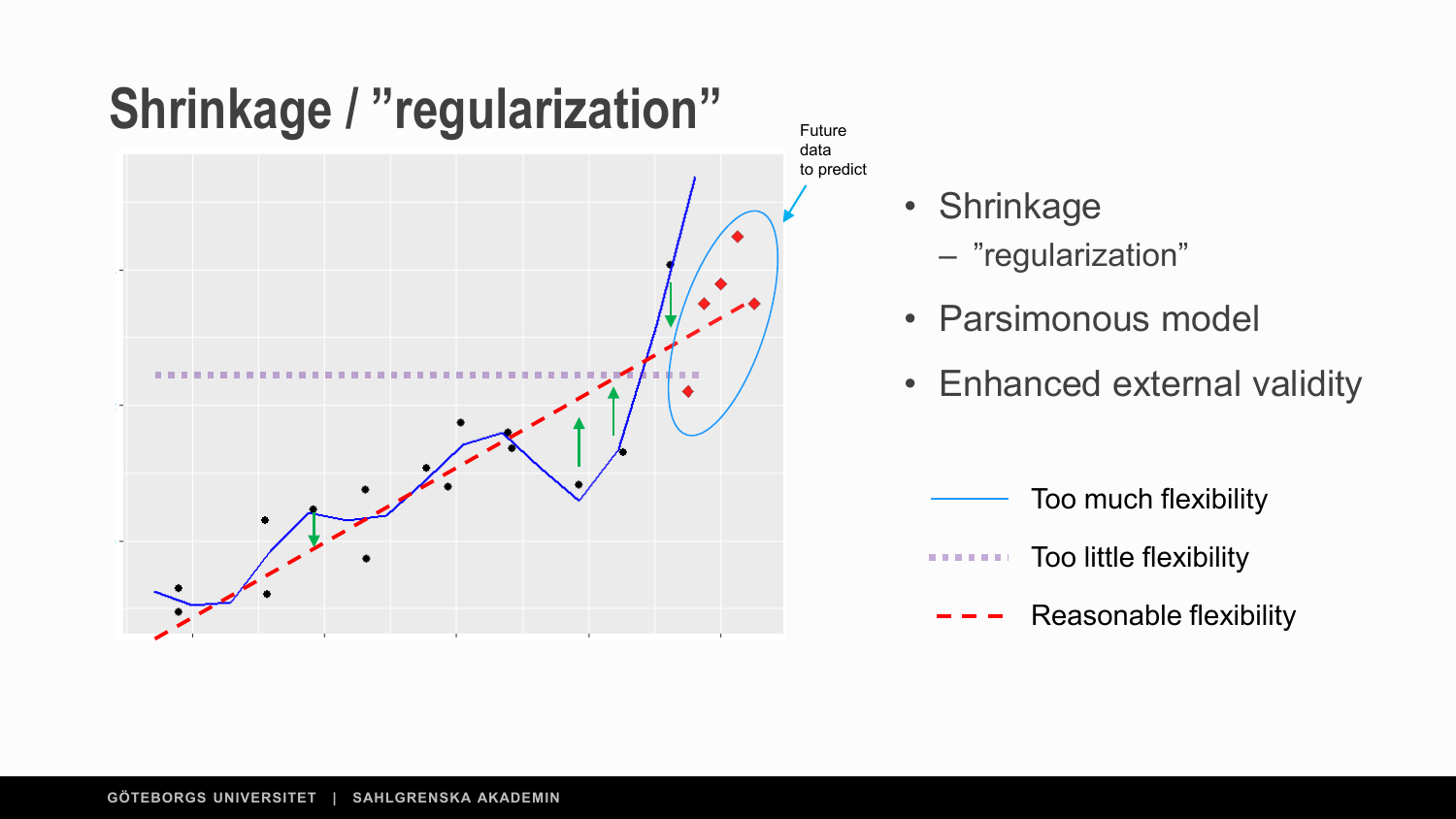#### **Account for multi-level structure (partial pooling): Frequentist**

- Random intercept logistic regression
	- $C_i \sim Bin(p_i, N_i), i = 1, 2 ..., 60$
	- $-$  Logit $(p_i) = a + b_i$
	- $b_i \sim N(0, \sigma)$



- Overall prevalence (fixed effect estimate)
	- $p = 0.79$
	- (95% Confidence interval: 0.72; 0.85)

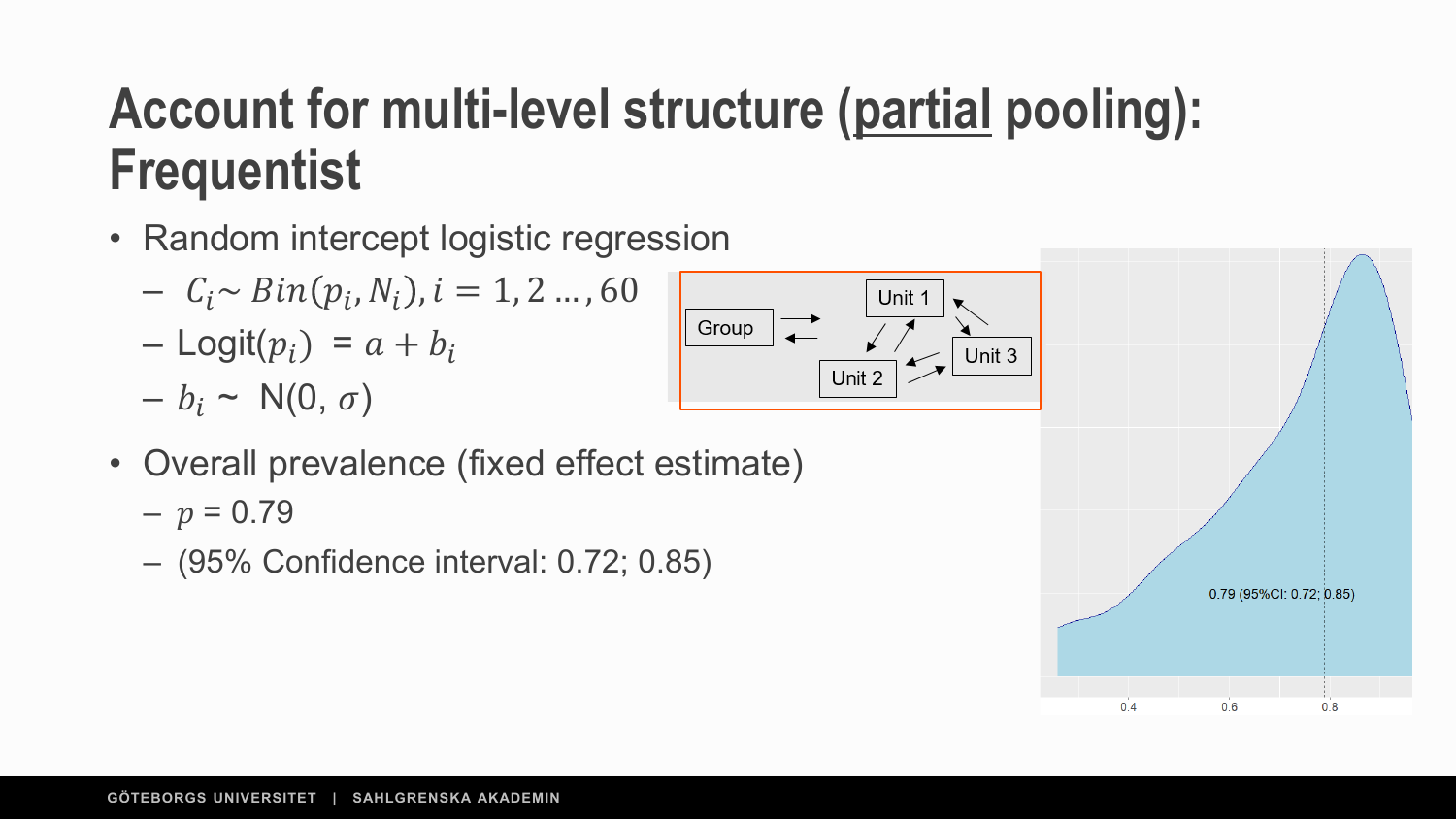#### **Account for multi-level structure (partial pooling): Bayesian**

$$
- C_i \sim Bin(p_i, N_i), i = 1, 2 ..., 60
$$

- $-$  Logit $(p_i) = b_i$
- $b_i \sim N(b, \sigma)$
- $b \sim N(0, 1)$
- $\sigma$  ~ HalfCauchy(0, 1)
- Overall prevalence
	- $-p = 0.78$
	- (95% Credible interval: 0.71; 0.84)

*b* is a hyperparameter. Parameter for the average hospital prevalence



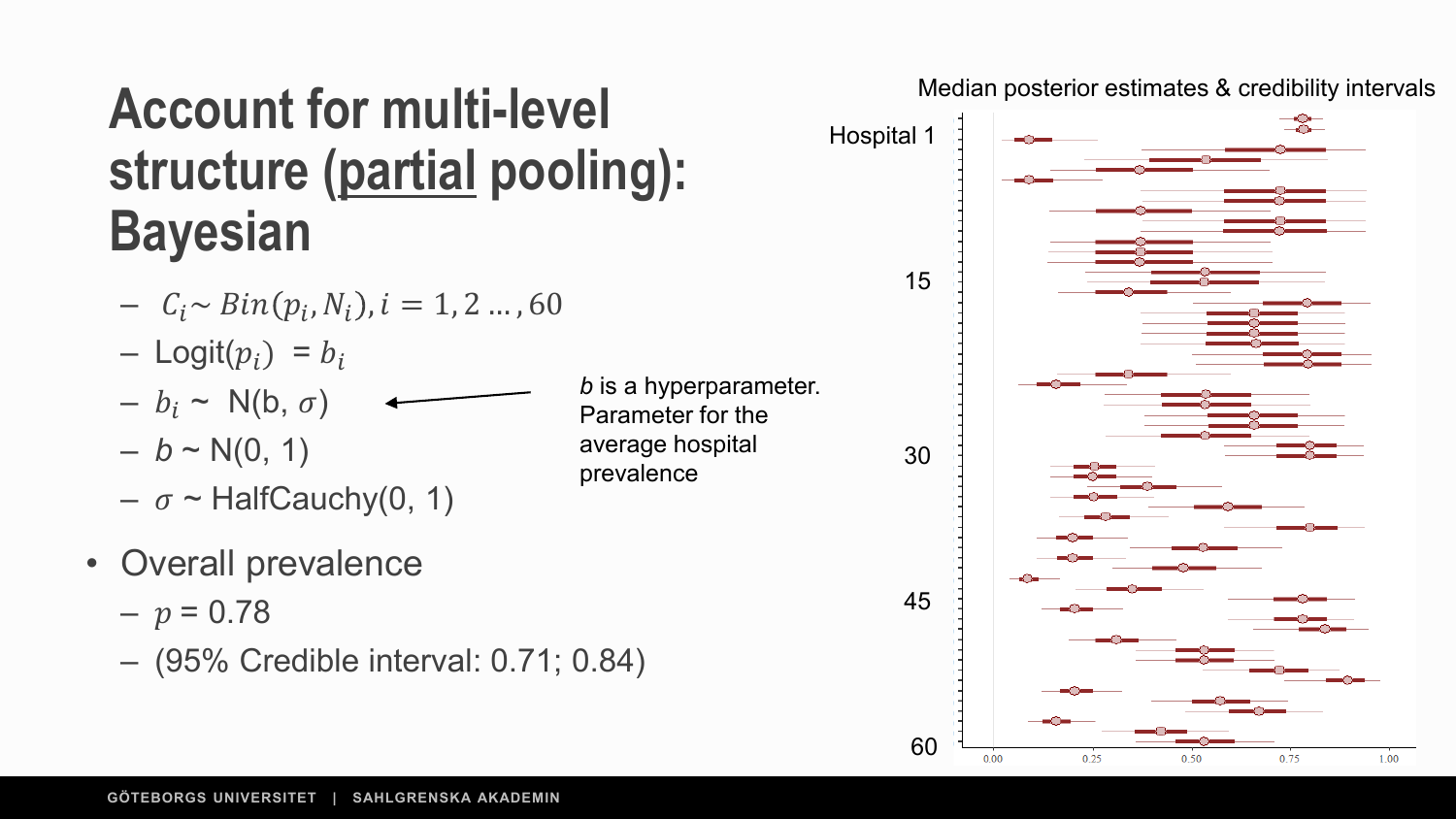## **Shrinkage vs No shrinkage**

Distribution of estimated prevalence across hospitals

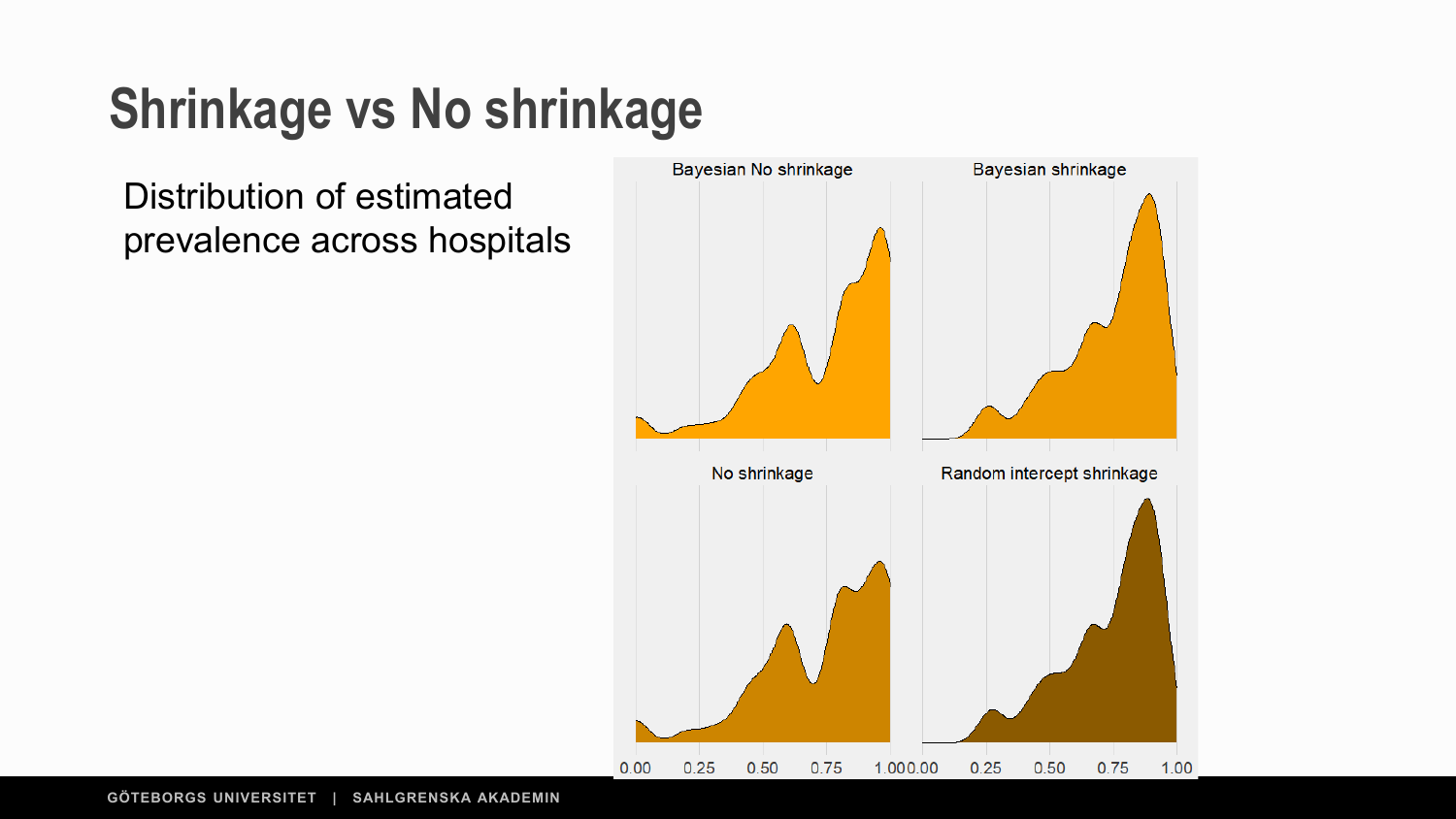## **Shrinkage vs No shrinkage**

- The empirical proportions are in orange
- Modelled proportions are the black circles.
- Dashed red line is the modelimplied average proportion (0.78).
- The fewer patients per hospital the more pronounced is the shrinkage

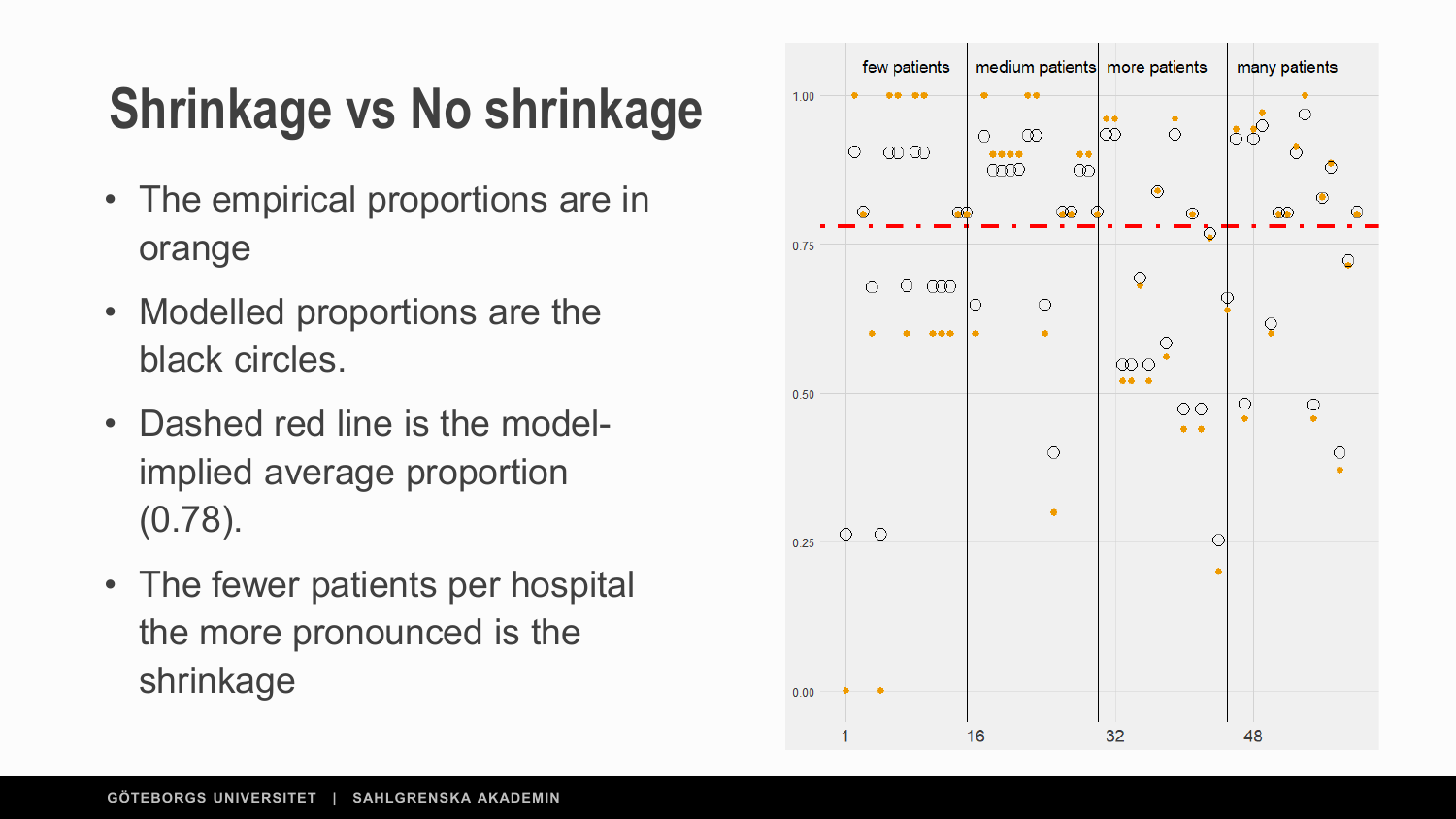#### **Shrinkage vs No shrinkage**

- Absolute error (estimated *p –* true *p)*
- No-pooling shown in orange.
- Partial pooling shown in black
- Lines show the average error

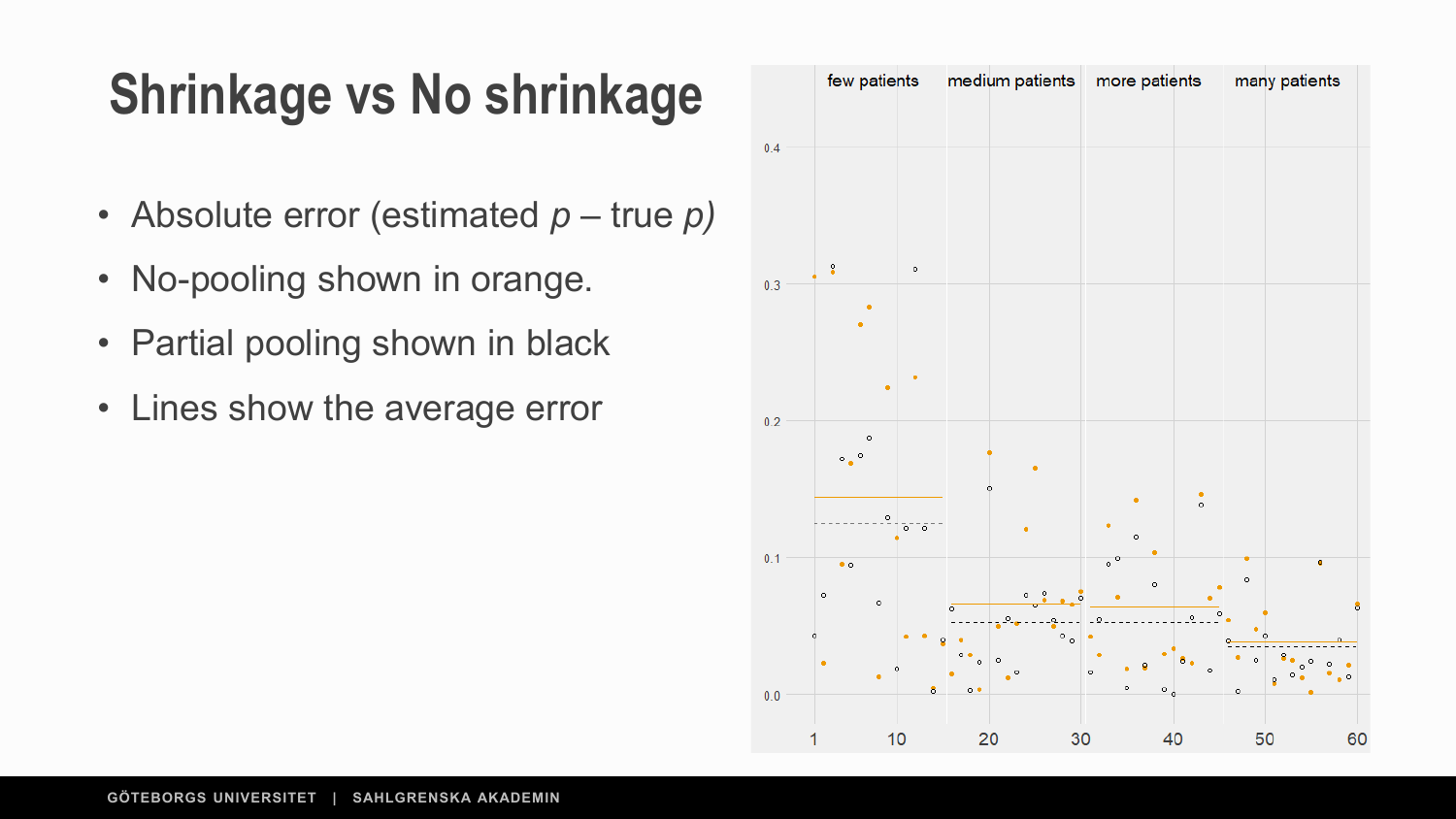### **Consequences of ignoring multi-level structure**

- By ignoring the dependency structure in the data we incorrectly believe data contain more information than it does
- Standard errors underestimated
	- Credible intervals and confidence intervals too narrow
	- P-values too small (Type I errors)

|                            | <b>Estimated overall prevalence</b> |                                                                        |      |         |
|----------------------------|-------------------------------------|------------------------------------------------------------------------|------|---------|
| Model                      |                                     | Estimate 95% Credible interval Width of interval bias (true rate=0.80) |      |         |
| Complete pooling           | 0.73                                | 0.70; 0.76                                                             | 0.06 | $-0.07$ |
| Frequentist multilevel     | 0.79                                | $0.72; 0.85*$                                                          | 0.13 | $-0.01$ |
| <b>Bayesian multilevel</b> | 0.78                                | 0.71; 0.84                                                             | 0.13 | $-0.02$ |
| * Confidence interval      |                                     |                                                                        |      |         |

• What about bias?